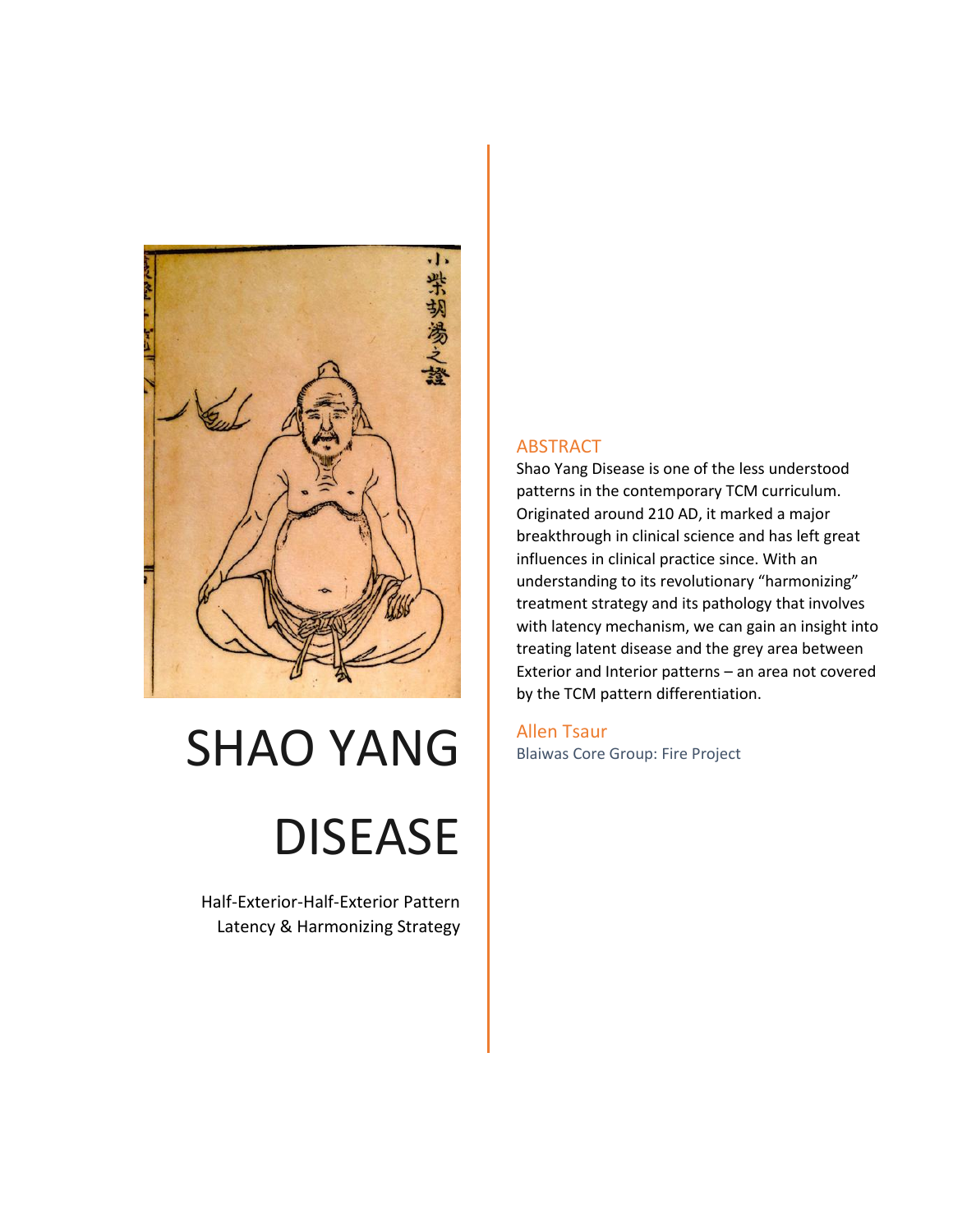# Table of Contents

| Chai Hu Gui Zhi Gan Jiang Tang (Bupleurum, Cinnamon Twig and Dried Ginger Decoction) 11 |
|-----------------------------------------------------------------------------------------|
|                                                                                         |
|                                                                                         |
|                                                                                         |
|                                                                                         |
|                                                                                         |
|                                                                                         |
|                                                                                         |
|                                                                                         |
|                                                                                         |
|                                                                                         |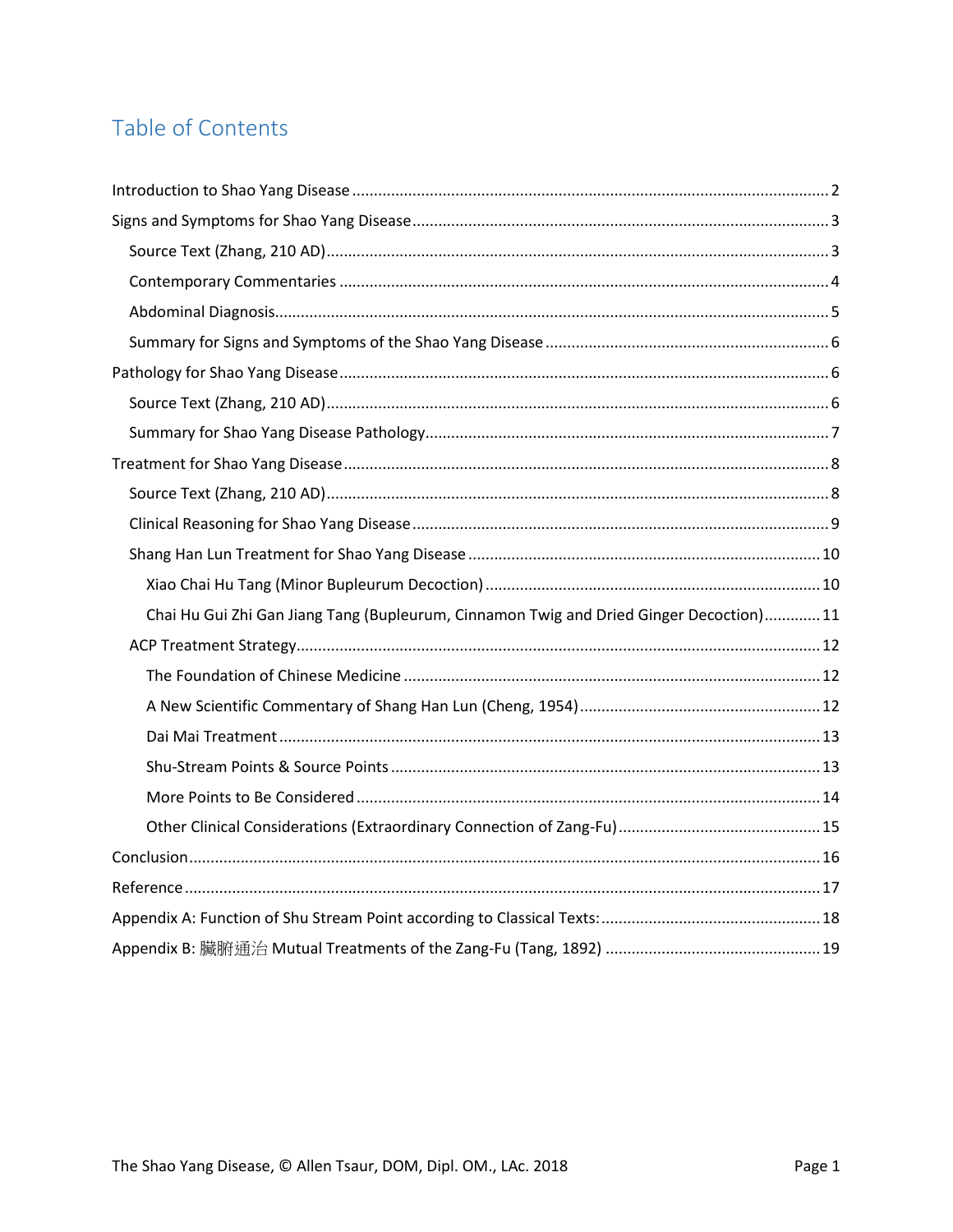## <span id="page-2-0"></span>Introduction to Shao Yang Disease

For those who have not studied herbalism or those who have not studied Shang Han Lun, the term "Shao Yang Disease" may be foreign. This is a disease that was first recorded in Lingshu and Suwen around 100 BC. It was later developed into sophisticated clinical conception by Zhang Zhongjing, the author of Shang Han Lun, around 200 AD.

When Zhang expanded the clinical applications of Shao Yang Disease, it was a revolutionary step in clinical science. Before his contribution, practitioners mostly relied on three primary ways of treating illnesses, at both the exterior and the interior level. They are: causing sweat (for exterior disease), causing vomit (interior disease in upper/middle burner), and purging through bowel or urine (interior disease in middle/lower burner).

Zhang recognized that clinically, there are diseases that exist between the exterior and interior levels. He coined it, 半表半裡證 (a pattern that is half exterior and half interior). For this type of disease, it is not suitable to cause sweat, as it is too deep and the body is too weak for sweating to be effective; likewise, it is not suitable to purge, as there is still an exterior pattern and purging would by-pass the body's already weakened defense mechanism and bring the pathogen deeper into the body. To treat it, he proposed an innovative treatment strategy of "harmonizing." Zhang did not leave behind extensive commentaries for his work. His works only survived in fragments and did not re-emerge until 900 years after his passing in 1065 AD. Much was lost in the 400 years of civil war and barbarian occupations quickly after his passing. What the disease is about, is still under heavy debate and investigation.

Some believe it to be a specific complication of wind-cold invasion. They would see Shao Yang Disease as a stage of wind-cold invasion, where the pathogen has almost reached the interior body – so this pattern is simply a transitioning stage between the Yin and Yang, between exterior and interior patterns.

Some see it more broadly, as a disease that re-occurs at certain time intervals. They further expand the understanding of Shao Yang Disease not only as a transition state during an exterior invasion, but also as a dynamic state of latency, which keeps recurring when the Upright Qi is weakened or when the Evil Qi is enhanced by the environment/climate.

In short, this brings us to the important question about this presentation: Why should I care about this Shao Yang Disease? Well, the study of Shao Yang disease can offer insight into the following areas:

- Diseases that fall in the grey area of "half interior and half exterior"
- Mechanism of latency diseases
- The treatment strategy of "harmonizing"

I hope that by the end of this study, you have a glimpse of the perspective beyond the fundamental scope of TCM, which in Chinese is actually called "Basic Theories of Chinese Medicine" – you are supposed to go beyond it once you finish your institutional training.

The world does not exist in the black-and-white view of the Eight Principles, which is evident as we in clinic often observe mixed conditions of both interior and exterior, hot and cold signs at the same time. In the section regarding signs and symptoms of Shao Yang Disease, we will see what it looks like. Once we grasp the clinical reality that diseases could exist between the poles dictated by Eight Principles, then we can discuss the mechanism that causes this mix-bag of condition. In the pathology section of this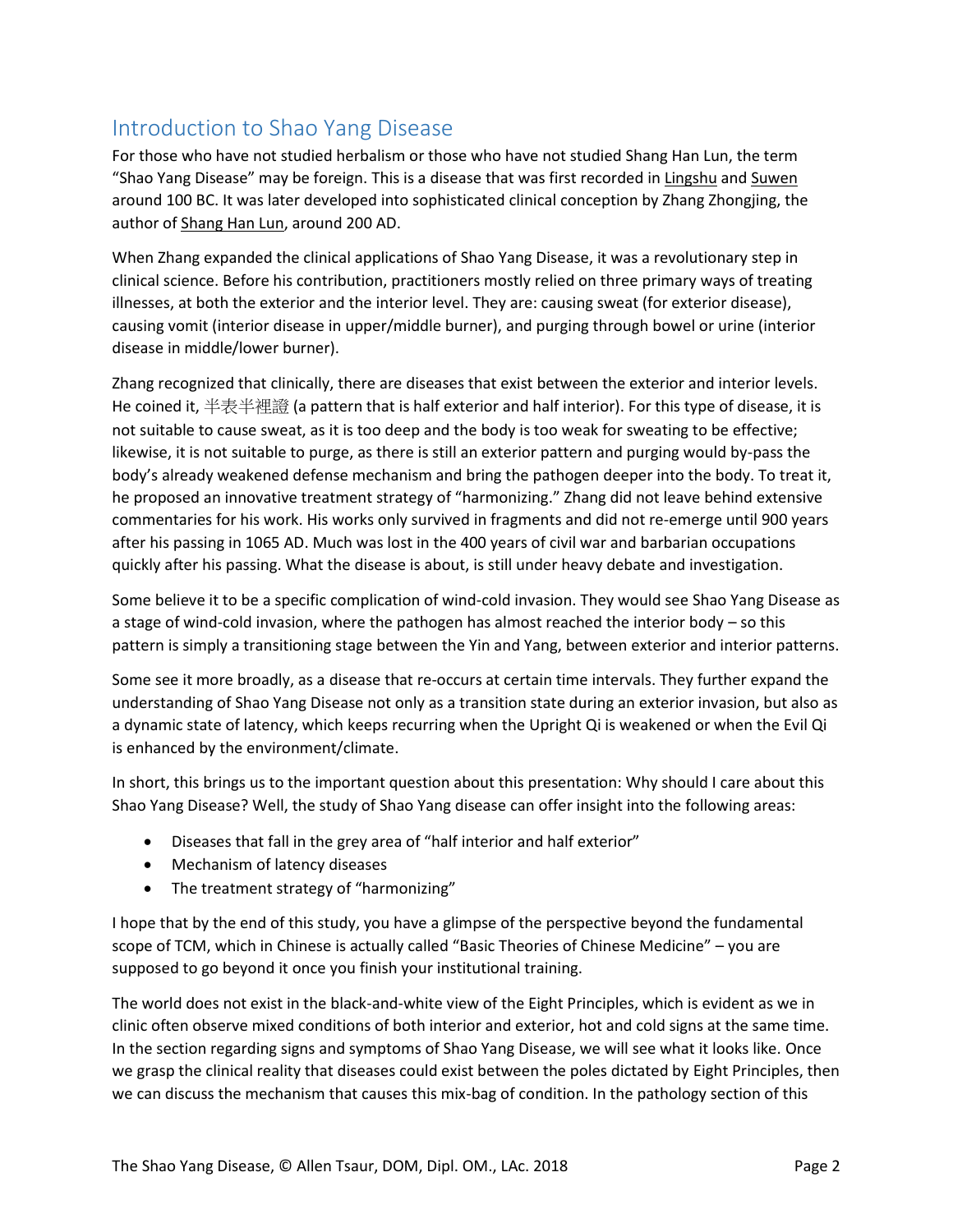study, we will discuss the classical mechanism of Shao Yang Disease and tie in the topic of latency. Finally, after we are able to identify Shao Yang Disease and understand its underlying mechanism, we are going to discuss the revolutionary strategy of "harmonizing" – which many have taken for granted, or even practiced it without knowing its origin or knowing what "harmonizing" means.

To get you more interested in this, there is a famous saying in herbal medicine:

#### *When giving one Chai Hu Decoction, even if he misses the pattern completely, he is not far off.*

Chai Hu (bleurum) is the main medicinal prescribed to treat Shao Yang Disease. The above quote simply says that harmonizing Shao Yang will almost always bring some benefit to the patient, even if the diagnosis is completely off. Today, the most prescribed patent formula in Japan is Shosaikoto (where the chief herb is Chai Hu), which at one point occupied 30% total market share (Zheng & Liang, 2008). In addition to Shosaikoto, three other top ten best-selling patent formulas are also Shao Yang formula (Jia & Sun, 1999). In Taiwan, the most prescribed patent formula is Jia Wei Xiao Yao San, at 7% market share in 2000 (Liao, 2001), which is also a Shao Yang formula.

By the end of this presentation, hopefully you will have some insight into why this is the case.

## <span id="page-3-0"></span>Signs and Symptoms for Shao Yang Disease

#### <span id="page-3-1"></span>Source Text (Zhang, 210 AD)

 $\overline{\phantom{a}}$ 

#### **SHL Line 263 (Essential Features of Shao Yang Disease)**

In Shao Yang Disease, [there is] a bitter taste<sup>1</sup> in the mouth, dry throat, and dizzy vision.

#### **SHL Line 266 (Features of Shao Yang Disease)**

When shifted into Shao Yang, [there is] a hardness and fullness under the rib-side, dry retching and inability to eat, and recurrent<sup>2</sup> cold and heat... the pulse is sunken and tight

#### **SHL Line 96 (Xiao Chai Hu Tang pattern – the main Shao Yang Disease remedy, a yang<sup>3</sup> pattern of the half-interior-half-exterior disease)**

[There is] recurrent cold and heat; [the person] suffers from fullness in the chest and rib-side, taciturnity with no desire for food or drink, heart vexation and frequent retching… Or possibly [there is] vexation in the chest and no retching, or thirst, or pain in the abdomen, or a hard glomus under the rib-side, or palpitations below the heart with inhibited urination, or absence of thirst with mild generalized heat, or cough.

#### **SHL Line 147 (Chai Hu Gui Zhi Gan Jiang Tang pattern – another main Shao Yang Disease remedy, an yin pattern of the half-interior-half-exterior disease)**

After promoting sweat, [there is] fullness in the chest, rib-side has mild binding, inhibited

<sup>&</sup>lt;sup>1</sup> Clinically, patients often notice it when they wake up in the morning. The character " $\ddot{E}$ " can also mean "any discomfort," so this should not only be limited to bitter taste.

 $2$  Most translations would translate it as, "alternating chill and fever" – Professor Huang Huang points out that the term 往來寒熱 should be translated as: "any cold or heat illness that comes and goes, often in certain time intervals" as noted in Line 97 – which is cited in the later pathology section

<sup>&</sup>lt;sup>3</sup> It is very important to note that Yang most likely meant something different back in 200 AD. Professor Hu Xishu suggested, the term "Yang" in the ancient time most likely means Jinye-fluid, as many passages in SHL would not make sense if we are viewing it as today's hot, energizing Yang Qi. I personally see it as Jin-Yang/Wei matrix.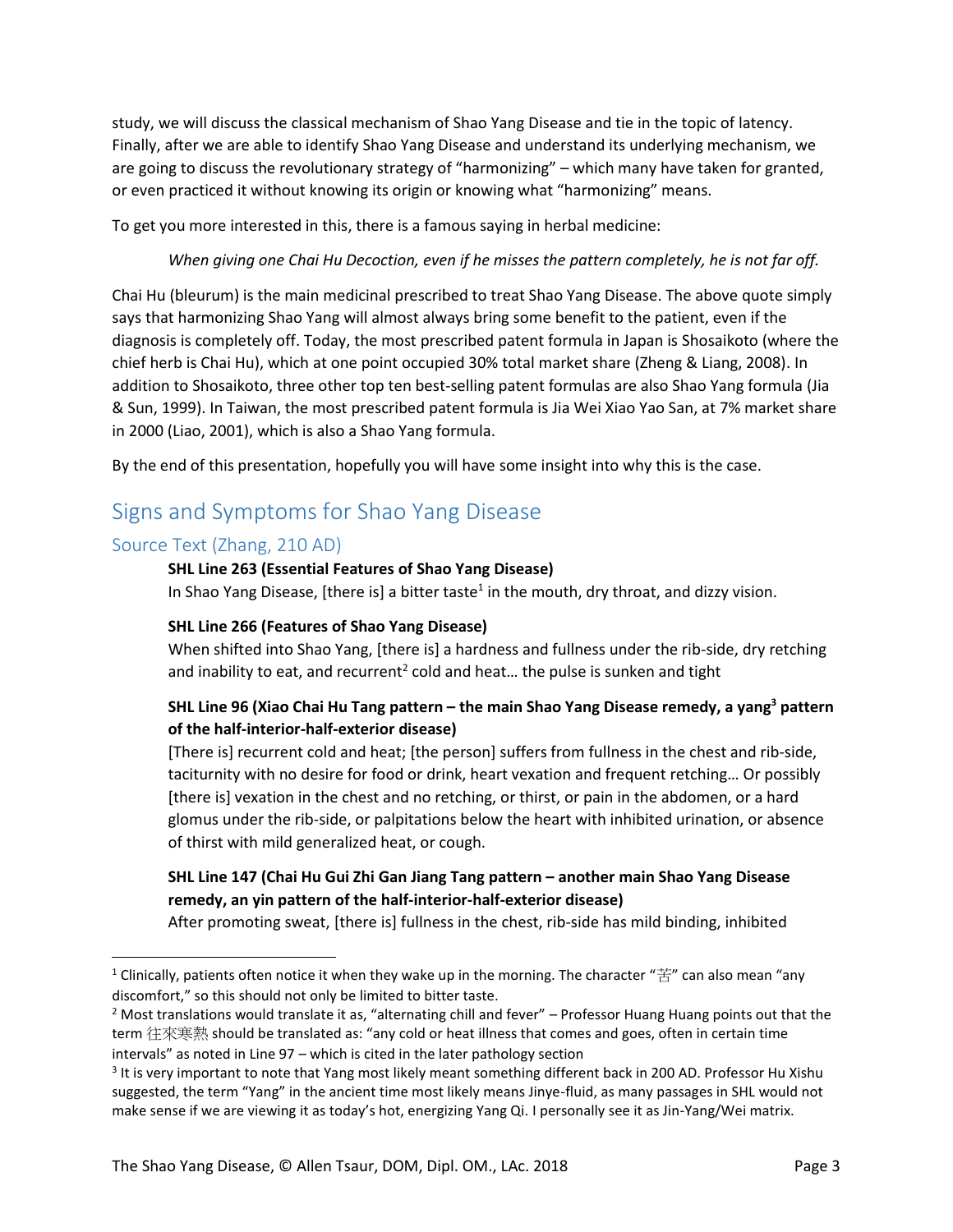urination, thirst without retching, sweating only from the head, recurrent cold and heat, and heart palpitation.

#### **SHL Line 101 (Determination of the Shao Yang disease)**

When there are signs for Chai Hu [pattern], only one sign [means that] this is [the pattern], they do not all have to be present.

#### **SHL Line 143 & 145 (Heat Entering the Blood Chamber)**

When a woman with wind strike has heat and cold, and the menstrual flow happens to arrive… after the heat fades, the pulse is slow, and [there is] generalized coolness, fullness under the chest and rib-side, [and] signs like chest bind and delirious speech, this means that the heat has entered the blood chamber.

When a woman [contracts] cold damage and the menstrual flow happens to arrive and she is clear[-headed] during the day and speaks deliriously in the evening, as if seeing ghosts, this means that the heat has entered the blood chamber.

#### **JGYL Line 4.1 (Indications for Cold-type Malaria)**

The pulse of malaria is naturally stringlike… when it is stringlike and slow, [this indicates] cold… [treat it by] warming

#### **JGYL Line 21.2 (Postpartum Depression and Veiling)**

Postpartum depression<sup>4</sup> and veiling<sup>5</sup> [manifested in] a slightly weak pulse, retching and inability to eat, unexpectedly hard stool, and sweating from the head only.

#### **JGYL Chapter 21 Addendum (Exposure to Wind during Childbirth)**

Woman's bitter vexing heat in the four limbs from exposure to wind in childbed… with headache

#### <span id="page-4-0"></span>Contemporary Commentaries

There are four hallmark signs for the Shao Yang Disease:

- Chill and/or fever that comes and goes, or anything that recurs in regular intervals
- Distension and fullness under the rib-side and epigastrium regions
- Taciturnity with no desire for food or drink
- Heart vexation and frequent retching

As long there is one of the above manifestation from above, then one must consider the possibility of having a Shao Yang Disease (Feng and Zhang, 2009). Yet of the above clinical signs, two are of the utmost importance:

**Distension and fullness under the rib-side and epigastrium regions** can show up as swelling, pain, fullness, hardness, sensitivity, or pressure. It also includes breast tenderness and hardness for female, and gallbladder pain.

**Chill and/or fever that comes and goes, or anything that recurs in regular intervals** can be: both subjective and objective sensation of recurring chill and fever; heat in the upper torso but

 $\overline{\phantom{a}}$ 

<sup>4</sup> Depression denotes feelings of oppression and discomfort

<sup>&</sup>lt;sup>5</sup> Veiling denotes dizzy head and clouded vision, as if the head were covered by something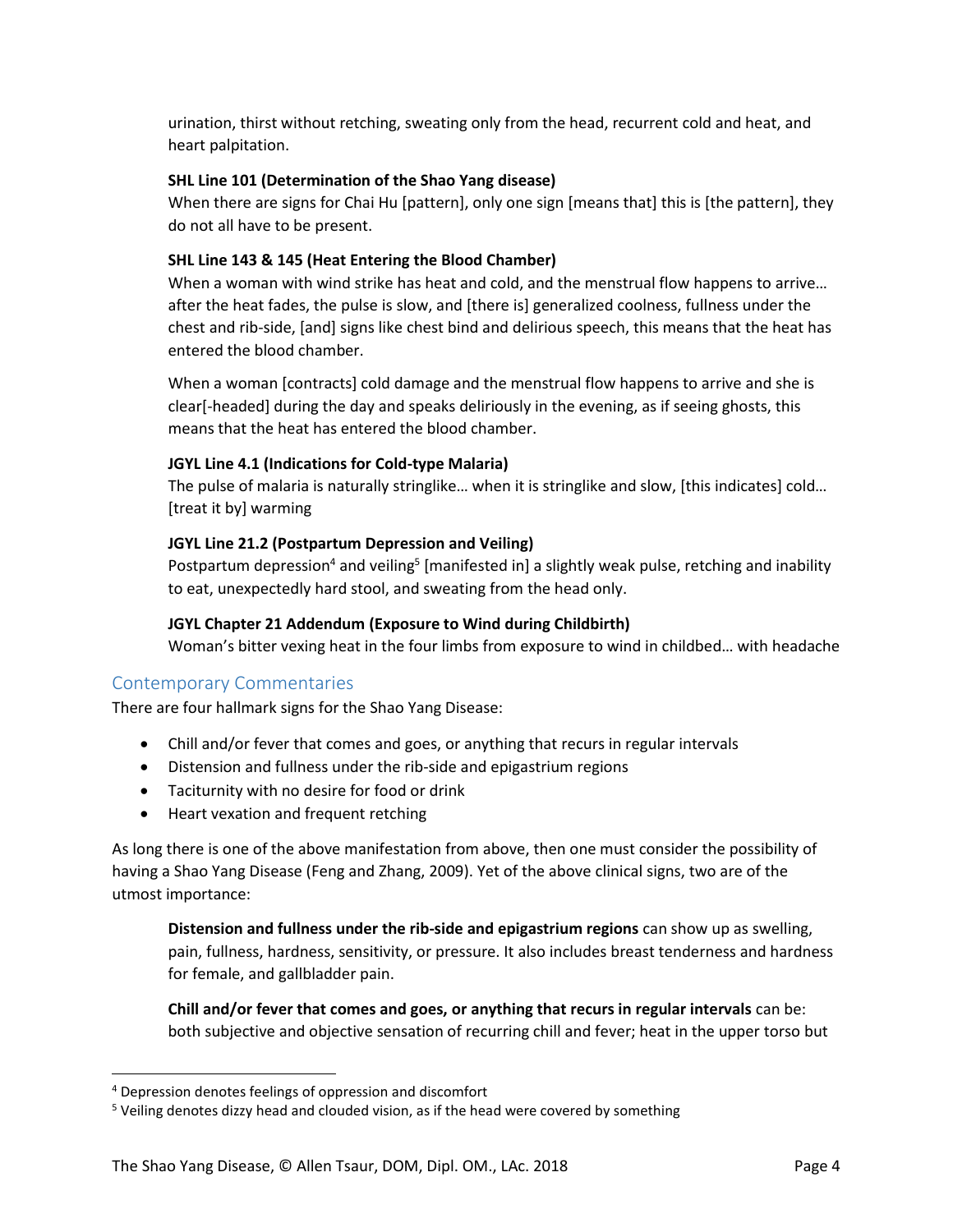cold in the lower body; vexation and heat in the chest but cold in limbs; vexation, restlessness, and heat when covered with a blanket, but feeling cold to the bone with shivers when the blanket is removed; very sensitive to temperature change; anything that comes and goes with a regular interval, such as menstrual pain that occurs monthly, seasonal allergies, and latent disease that occurs once every year.

Below are general signs, symptoms, and appearance of the Shao Yang Disease observed by Professor Huang Huang, who was trained in the Kempo constitutional medicine (Huang, 2004):

- Main hallmarks
	- $\circ$  Pain, swelling, distension, soreness, sensitivity, hardness, or nodules along the GB or TE channel, such as the ribcage region, neck, shoulders, tempos, hips, lower abdomen and groin.
- Appearance
	- $\circ$  Medium size or slightly underweight body type; slightly dark yellow complexion, or greenish-yellow, or greenish-white, without luster; dry skin, tensed muscles.
	- $\circ$  Tensed and aged tongue texture, could be dusky or with purple dots; the tongue is not pale nor swollen; normal tongue coat or on the dry side
	- o Pulse is generally bow-string and/or thin
- General symptoms
	- $\circ$  Mostly subjective conditions: sensitivity to the environment, feeling of chill and fever at times, emotional swings, appetite easily affected by emotions.
	- $\circ$  Stagnant oppression in chest ribcage region, sometimes painful upon palpation; soreness, heaviness, tightness, crampy sensation in neck and shoulders; cold limbs; fullness and pain in the lower abdomen.
	- $\circ$  Irregular menstrual cycle; breast tenderness and/or swelling, chest oppression, vexation, restlessness, abdominal pain during menstrual cycle; dark menstrual blood or with clots.

#### <span id="page-5-0"></span>Abdominal Diagnosis

Below are a few Kempo abdominal patterns for Shao Yang formulas (Katsubunrei, 1809).

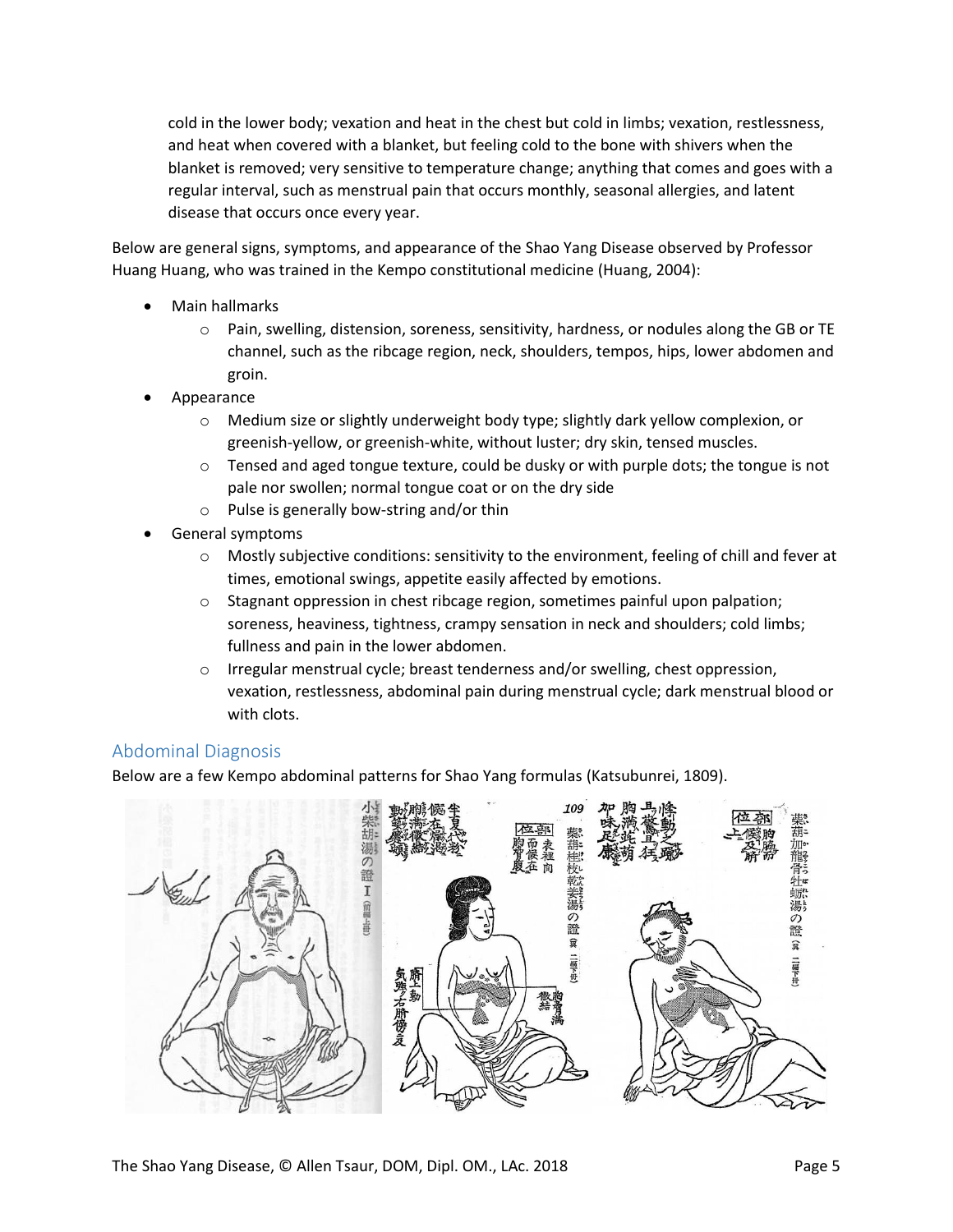Since this is not an herbal course, I am not going to differentiate the differences and the clinical reasoning behind. What is important here is what they share in common: **the epigastrium and rib-cage region**. When palpating the patient under the ribcage and hooking/pressing inward, as shown in the first picture, if there is pain, soreness, hardness, distension, any abnormal objective or subjective sensation other than pressure – then it is Shao Yang disease.

#### <span id="page-6-0"></span>Summary for Signs and Symptoms of the Shao Yang Disease

Before we even talk about Shao Yang Disease, we must talk about what Yang Qi means. The contemporary definition of "Yang Qi" may be quite different from its original meaning in 200 AD. Today's definition of Yang Qi carries a great influence from the later  $17<sup>th</sup>$  and  $18<sup>th</sup>$  century herbal tradition: namely, the Mingmen (or Warming & Tonifying) School and the Wenbing (Warm Disease) School. The original definition of "Yang Qi" is more about the Jin-Wei matrix (Feng and Zhang, 2009), which focuses on the fluid mechanic of the body in the superficial region, which is quite different from today's hot, warming, invigorating Yang Qi.

Thus, the Yang diseases all have sweats, as the body is still able to utilize fluid in the body to push the pathogens toward the exterior. In Yin disease, sweating is generally absent, as it is no longer available. This will become evident when we look at the Shang Han Lun formulas when we discuss treatment method, which always ensures the availability of the fluid, as Chen Xiuyuan famously stated, "all Shang Han Lun is about can be consolidated into three words: 'preserve the fluid'" (Chen, 1803/2013).

In this presentation, two variants of Shao Yang Disease will be presented: a Yang variant and a Yin variant. The Yang variant of Shao Yang Disease (Line 96) means that the body can still utilize "Yang Qi" (or Jin-Wei matrix) to keep the pathogens at bay in the half-interior-half-interior portion of the body. The Yin variant of Shao Yang Disease (Line 147) means that the body does not have sufficient "Yang Qi" to keep the pathogens at bay anymore, and now have to utilize Yin substances. In the latter case, the pathogens are on their march toward the interior diseases.

Back to the signs and symptoms of the Shao Yang Disease. Based on the source text and later commentaries, it has a great variety of signs and symptoms. It could be a complication from wind-cold invasion; it could be a latent disease that occurs recurrently; it could be malaria, menstrual disorder, Shen disturbance, postpartum depression, childbirth complication… etc. The list simply goes on.

To make it plain and simple, I would highly recommend starting with **palpating the epigastrium region and ribcage region**, as suggested by Professor Huang Huang (Huang, 2010) – in my personal experience, I have found it to be very reliable and efficient. After which, identify other signs and symptoms to justify the diagnosis.

## <span id="page-6-1"></span>Pathology for Shao Yang Disease

#### <span id="page-6-2"></span>Source Text (Zhang, 210 AD)

#### **SHL Line 97 (Pathology for Shao Yang Disease)**

When the blood is weak and the qi is exhausted, the interstices are open, and because evil qi enters [the body] and contends with upright qi, [there is] binding under the rib-side. The upright and evil qi struggle, [so there is] recurrent cold and heat that stops and starts periodically, and taciturnity with no desire for food or drink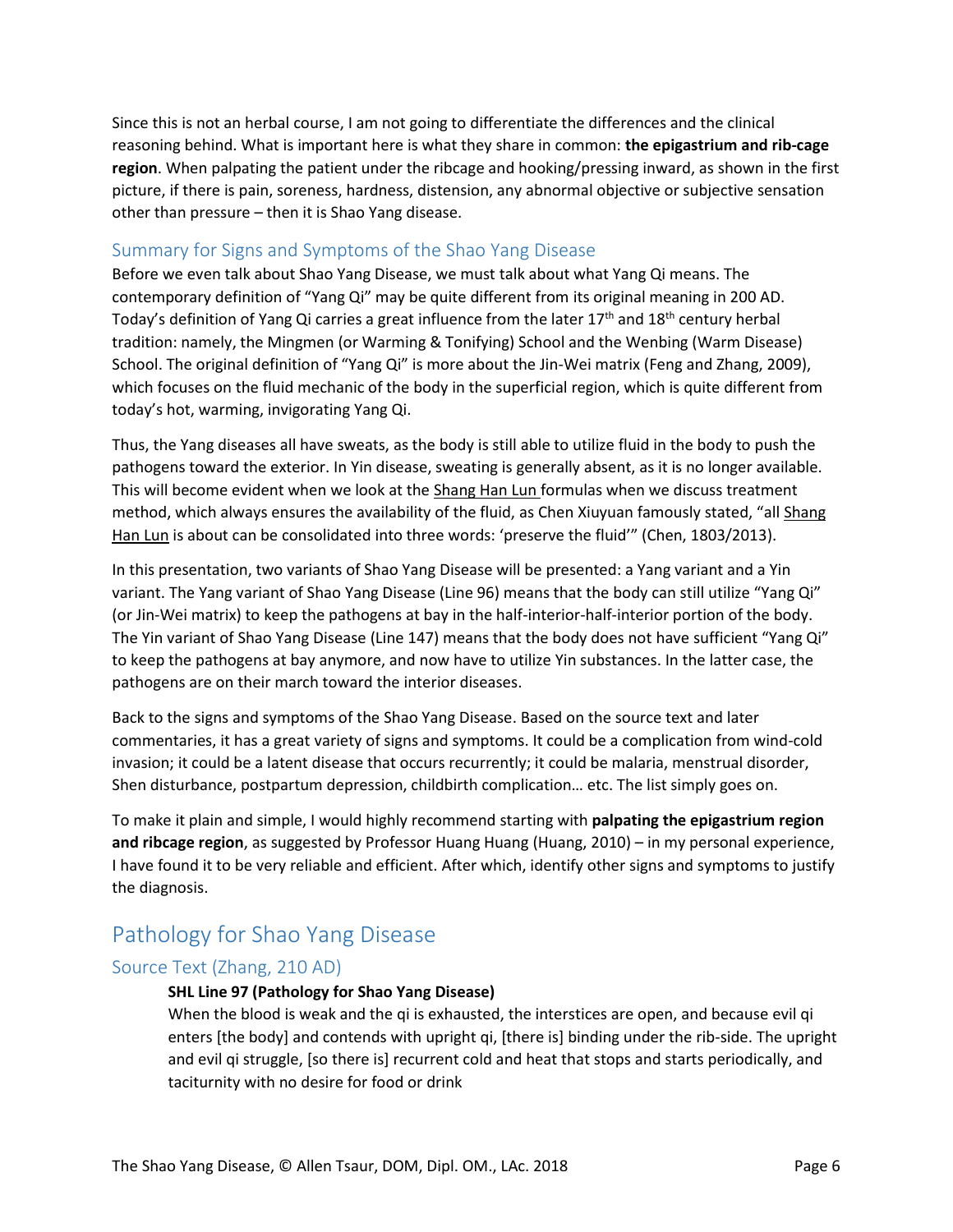#### **SHL Line 148 (\*\*Zhang's discovery of half interior and half exterior disease\*\*)**

[There is] sweating from the head, mild aversion to cold, cold extremities, fullness below the heart, absence of desire to eat, hard stool, and a pulse that is fine, this means binding due to diminished yang<sup>6</sup>; there must be exterior [signs] as well as interior [signs].

A pulse that is sunken [means] an interior disease. Sweating [only from the head] means the diminishing [state] of yang, [thus it cannot be a Yang Ming Disease (interior heat)]. If [there is] purely yin bind<sup>7</sup>, there can no longer be any exterior signs [since] everything has entered the interior. Here it is half in the interior and half in the exterior, [thus it cannot be a yin bind either].

Although the pulse is sunken and tight, it does not indicate Shao Yin Disease. Why [this is] so is because with Yin [disease] there will be no sweating and now, in the present case, sweat issues from the head; therefore, one knows [this] is not Shao Yin [disease].

#### **SHL Line 144 (Pathology for Heat Entering Blood Chamber)**

The heat has entered the blood chamber and the blood will bind, causing a malaria-like condition that occurs at [set] times.

#### **JGYL Line 21.2 (Pathology for Postpartum Depression)**

Postpartum depression and veiling… The reason for this is that blood is vacuous, and this causes reversal, which inevitably results in veiling… Blood vacuity and reversal in the lower body cause solitary yang to exit from the upper body; hence sweat exits [only] from the head. The reason why a woman after childbirth has a tendency to sweat is that yin has collapsed and blood is vacuous and thus yang qi<sup>8</sup> alone is exuberant.

#### <span id="page-7-0"></span>Summary for Shao Yang Disease Pathology

 $\overline{\phantom{a}}$ 

In the Foundations of Chinese Medicine, the pathology of Shao Yang Disease is described as:

*In this pattern, the pathogenic factor 'oscillates' between the Greater-Yang and the Bright-Yang stages<sup>9</sup> : when it goes toward the Greater Yang, the patient has aversion to cold, when it goes towards the Bright Yang, the patient feels hot or has a fever. For this reason, the Lesser-Yang pattern is described as being 'half interior and half exterior'. This does not mean that it is half interior and half exterior in character but that the pathogenic factor oscillates between the Exterior and the Interior.*

 $6$  Mitchell et al translated 陽微結 "mild yang bind." Here I am re-translating it as "binding due to diminished Yang" – where binding indicates constipation, which corresponds to the rest of the passage; also now we know Yang means fluid, which is further supported by the thin pulse. So this is really the case of constipation due to the lack of Jinye fluid.

 $7$  This "Yin bind" refers to the "Zang binding" in Line 128, which has signs of floating Cun pulse, small, fine, sunken, and tight Guan pulse, pain with palpation in epigastrium, unaffected eating and drinking, but frequent diarrhea. <sup>8</sup> Again, Yang Qi mentioned here is not what we typically think it is. In this case, the pulse indication mentioned in the previous section is a weak pulse, so this is certainly not an excess Yang pattern by the contemporary definition, which would have a forceful or rapid pulse. In this case, it is the case of excess Jinye fluid. One must cause sweat to restore the fluid balance in the body.

<sup>&</sup>lt;sup>9</sup> From a SHL perspective, this almost never happens. Both Tai Yang and Yang Ming states are states of repletion with plenty of Qi and fluid. Shao Yang state is a state of vacuity. It simply cannot oscillate between the two states.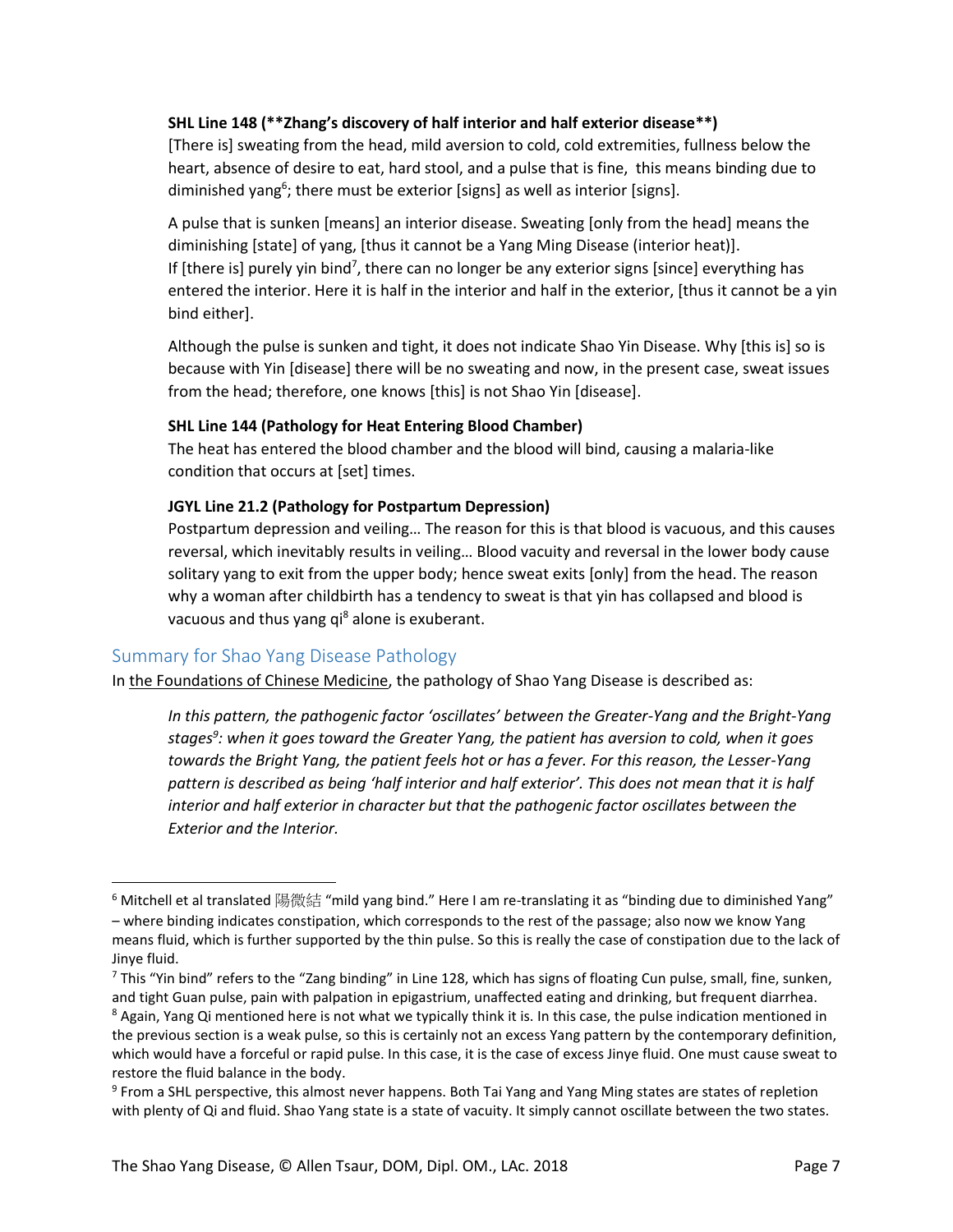Based on the modern scholarship and a simple reading of Line 148 above, the description above may not offer the complete picture of Shao Yang Disease. Once one reads through Shang Han Lun<sup>10</sup>, he will recognize that it is not only talking about the exterior diseases. Likewise, Shao Yang Disease does not only arise from the exterior invasion. The source of the pathology is always relevant, yet, it may not be crucial in clinical practices. What is more important is the underlying mechanism that produce this Shao Yang Disease:

Shao Yang Diseases occurs **when the blood is weak and the qi is exhausted, when the Evil Qi and Upright Qi are struggling to gain dominance**. With this, there is the hallmark of recurrent symptoms and the signs of both interior and exterior diseases, which Zhang recognized in Line 148.

Another argument against the view presented in the Foundation of Chinese Medicine is that no one is ever completely healthy. Any living beings are constantly interacting, struggling, and adapting with pathogens. This is not a process that begins when a person starts to get sick. He has this process ever since he was first conceived in his mother's womb. Whenever a person's Wei Qi fails to expel the pathogens completely, *which is often*, then the pathogens must be stored somewhere safely and securely in the body – Luo vessels, visceral membranes, lymph nodes… etc., you name it. This is how latency begins.

Sometimes, when the Upright Qi is strong, there is a chance of completely expelling the pathogens. But more often, the Upright Qi cannot do so, though they can usually keep the pathogens contained and there will be little or no symptom. If one day – *though realistically, it is not a question of "if," but "when"*  – the Upright Qi is weakened, then it cannot contain the pathogens anymore and symptoms appear. Consequently, if the Upright Qi recovers, then symptoms disappear since they are contained again. This is the working mechanism of latency and why some symptoms re-occur. Shao Yang Disease is one manifestation of the latency disease.

## <span id="page-8-0"></span>Treatment for Shao Yang Disease

#### <span id="page-8-1"></span>Source Text (Zhang, 210 AD)

#### **SHL Line 264-265 (Contraindications for Shao Yang Disease)**

When in Shao Yang… [there is] no hearing in either ear, the eyes are red, [and there is] fullness in the chest and vexation, one cannot [use] vomiting or purging, as vomiting and purging will [lead to ] palpitation and fright.

[In] Shao Yang [pattern] one cannot promote sweating, as promoting sweating will [lead to] delirious speech, which belongs to the stomach<sup>11</sup>. [If] the stomach is harmonized [there will be] recovery, [and if] the stomach is not harmonized, [there will be] vexation and palpitation.

#### **SHL Line 98 (Contraindications for Shao Yang Disease)**

When the pulse is slow, floating, and weak, and [there is] aversion to wind and cold, and warm extremities, and the physician purged two or three times, [there is] inability to eat, pain and fullness under the rib-side, yellow of the eyes, face and body. Stiffness of the neck and nape,

l

 $10$  Recent scholarship suggests that Shang Han Lun was not the original title of the work. It was originally Tang Ye Jing Guang Yi (Comprehensive Commentaries of the Classic of Decoction). Wang Shuhe, the chief editor and preserver of Shang Han Lun, was most likely the person who was responsible for the name change in the title.

<sup>&</sup>lt;sup>11</sup> This indicates the Yang Ming disease.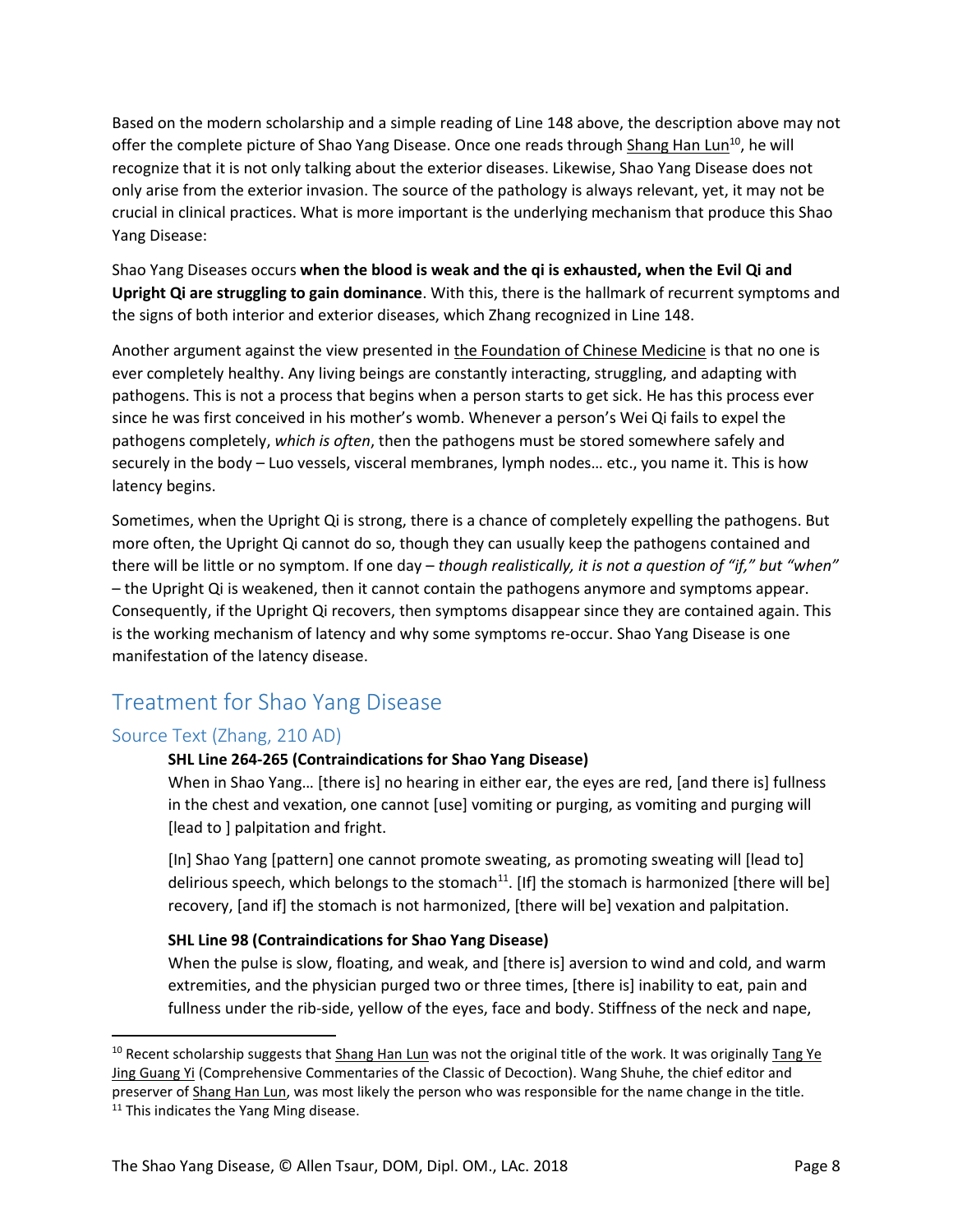and difficult urination. After Chai Hu is given, there will be rectal heaviness. When originally there was thirst with retching following water intake, Chai Hu should not be given, and when food is taken [there will be] hiccup.

#### **SHL Line 99 (Signs and treatment for combined Tai Yang, Yang Ming, and Shao Yang Diseases)**

[There is] generalized heat [effusion] and aversion to wind, stiffness of the neck and nape, fullness under the rib-side, warm extremities and thirst, [then] Xiao Chai Hu Tang governs.

#### **SHL Line 268 (Signs for combined Tai Yang, Yang Ming, and Shao Yang Diseases)**

In combination of the three yang, the pulse is floating, large and rises above the upper bar<sup>12</sup>. [There is] desire only to sleep and sweating after the eyes close.

#### **SHL Line 143 & 145 (Treatment for Heat Entering Blood Chamber)**

The heat has entered the blood chamber… one should needle Qi Men (LR-14), choosing this point in view of the repletion… do not assail the stomach Qi and the two upper burners, [because] recovery will be spontaneous

#### **JGYL Chapter 4: Addendum from Wai Tai Mi Yao [Arcane Essentials of the Imperial Library] (Treatment of cold-type malaria)**

A treatment for malaria with predominant cold and slight heat, or with only cold and no heat… [give] Chai Hu Gui Zhi Gan Jiang Tang

#### **JGYL Line 21.2 (Postpartum Depression)**

Postpartum depression and veiling… If you want to resolve [disease] in a patient with veiling, you must induce great sweating… Yin has collapsed and blood is vacuous and thus yang qi alone is exuberant. Therefore, you should induce sweating so as to restore yin and yang [to balance]. For hard stool and retching with inability to eat, Xiao Chai Hu Tang governs.

#### <span id="page-9-0"></span>Clinical Reasoning for Shao Yang Disease

 $\overline{\phantom{a}}$ 

There are a few clinical reasoning noted by Zhang that are worth contemplated about:

First off, **the traditional treatment strategies of causing sweat, causing vomit, and purging through bowel and urine do not work for Shao Yang Disease**, as Zhang explained in Line 264-265. This is something we should always consider as clinicians. To treat Shao Yang, Zhang proposes the (later coined) "harmonizing" strategy in his crafted formulas, which I will explain in the later section.

Second, **when there is a combined disease of the three Yang** – In TCM terms, they are: exterior cold, interior heat, and half-interior-half-exterior – when you have all the mixed signs and symptoms, you should treat the Shao Yang. First thing, we see combined disease more often than most people realized. A most frequently seen disease is where a person is hot above and cold below. In this case, Shao Yang (or Shao Yin) should be considered. Furthermore, since most of you are acupuncturists, think about this implication. Think about the channel location of the GB and TE channels – where are they in relationship to the Yang Ming and Taiyang channel?

<sup>&</sup>lt;sup>12</sup> You feel this pulse in a position that may be slightly medial and/or distal to the Cun position, sometimes extending to the wrist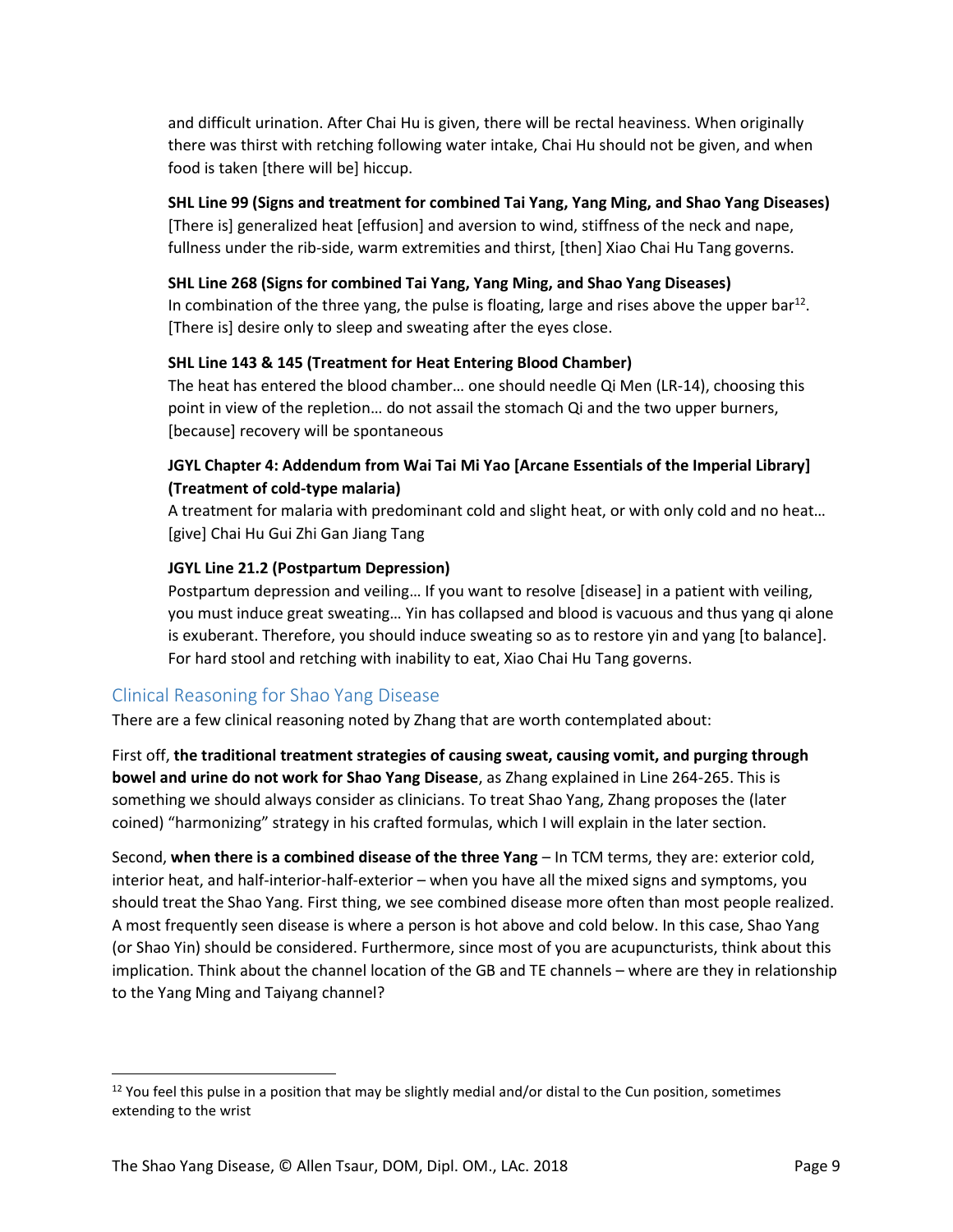#### <span id="page-10-0"></span>Shang Han Lun Treatment for Shao Yang Disease

#### <span id="page-10-1"></span>Xiao Chai Hu Tang (Minor Bupleurum Decoction)

Historically, Xiao Chai Hu Tang is the main Shao Yang formula. In the two formulas presented in this project, it treats the Yang pattern of Shao Yang Disease. It has seven ingredients, and here are their general functions:



Notice that even though this is the main formula that treats the Shao Yang Disease, surprisingly, it only has two herbs addressing Shao Yang (GB/TE). The majority of the formula address the SP/ST instead. When putting them together, here is a short summary and break down of what they are doing:

- **Huang Qin** relieves the heat symptom in Shao Yang pattern. This is a branch treatment that gets rid of pathogenic heat.
- **Ren Shen, Gan Cao, Sheng Jiang, and Da Zao** nourishes fluid and strengthen SP Qi. This is a root treatment that strengthens the Upright Qi.
- **Chai Hu and Ban Xia** are the dynamic pivots and the hearts of this formula. They created Qi movement. Chai Hu ascends LR Qi and also rises toward the exterior level, then descends GB Qi and also retreats back to the interior level. Ban Xia descends ST Qi forcefully. With these two in play, all obstruction interior and exterior, ascending and descending, are cleared.

So this is what the harmonizing strategy mean: You do not fight the pathogen head-on. Instead, you first clear the red flares of critical concerns (heat symptoms). Then you build up the Upright Qi by strengthening ST/SP and replenishing fluid. At the same time, you unblock passage of Qi at both interior and exterior (and in between) levels, which also lays down a path for the Evil Qi to be eventually pushed out by the Upright Qi later. This is a strategy of minimal intervention, and letting the body do most of the work! Does this sound familiar? I will come back to this later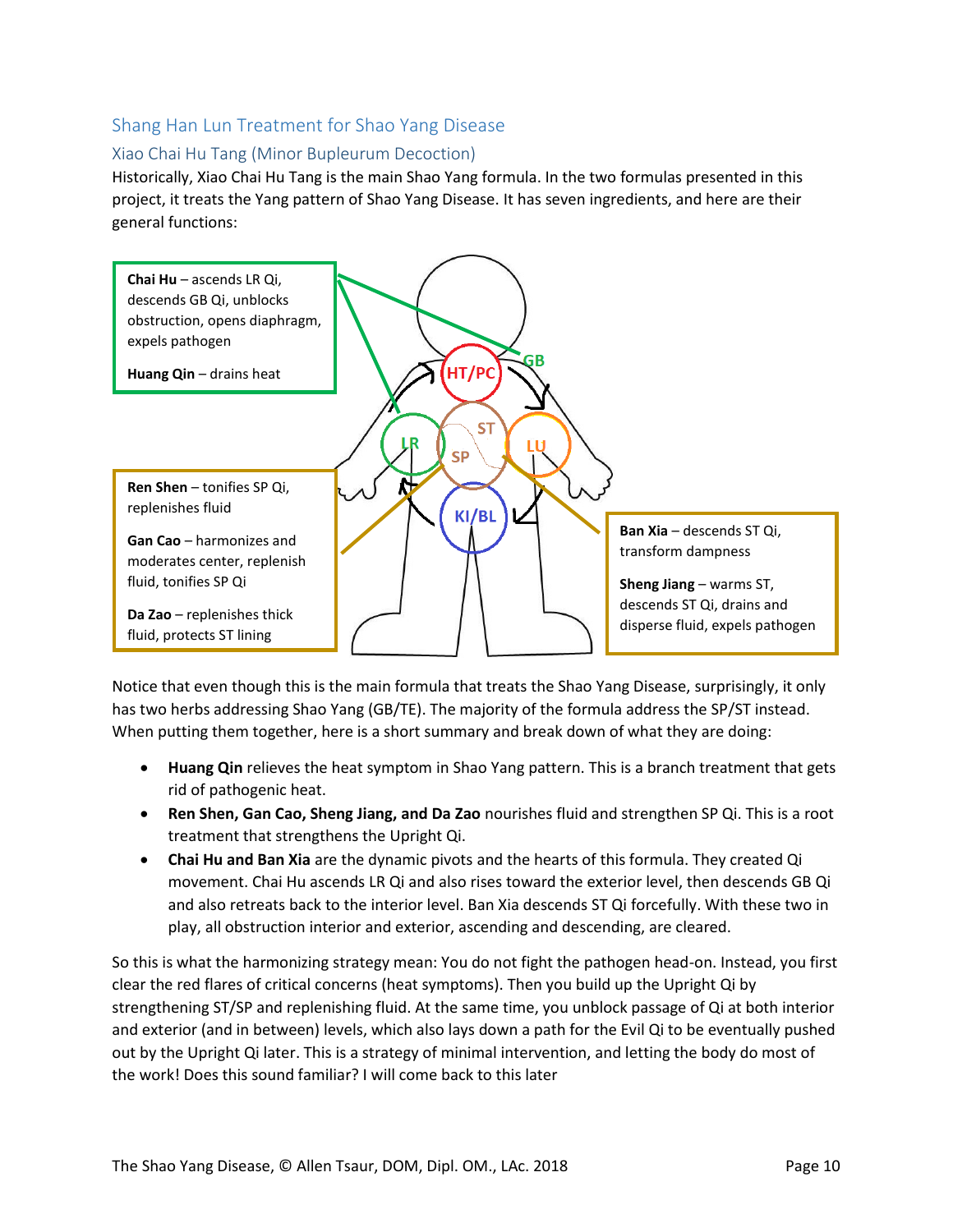#### <span id="page-11-0"></span>Chai Hu Gui Zhi Gan Jiang Tang (Bupleurum, Cinnamon Twig and Dried Ginger Decoction)

In comparison to the previous formula, this formula treats the Yin pattern of Shao Yang Disease. It also has seven ingredients, and here are their general functions:



Comparing to the previous one, this formula seems to be all over the place. But have no fear, let me break it down to you Barney style:

- **Chai Hu** clears obstruction interior and exterior, ascending and descending.
- **Huang Qin** relieves the heat symptom in Shao Yang pattern.
- **Gan Jiang, Gan Cao, and Gua Lou Gen** strengthens SP/ST and replenishes fluid (in different ways). It is worth noting that Gua Lou Gen is basically an IV-injection in Chinese herbal medicine. It is for quick replenishment of fluid, which this state calls for.
- **Gui Xin and Mu Li** are the dynamic pivots of this formula. They both descend Water Qi, tonify Yang, and guides HT Fire down to KI Water.

In summary, the treatment strategy is to first clear obstruction in both interior and exterior level, then drains heat. At the same time quickly replenished the fluid, settles ascending Water Qi, and warms the middle and lower burners. What is the Water Qi and why is its treatment necessary in this case? Because due to the lack of thin-fluid in this situation, the body started to utilize thick-fluid from the lower burner to alleviate the fluid imbalance. This ascending movement of the thick fluid creates the "ascending Water Qi" (similar to running piglet). Further, as a side-effect when the thick-fluid is utilized, it creates blockage due to its more turbid nature. The body is also in a weaker state, thus SP/KI need to be fortified more forcefully to ensure the production of Gu Qi and fluid.

This is markedly different from before, where one simply clears blocks, drains heat, and builds Upright Qi. Besides these basic Shao Yang treatment strategy, due to the complication of fluid imbalance, more thin fluid is needed and the side-effect of utilizing the thick-fluid needs to be addressed.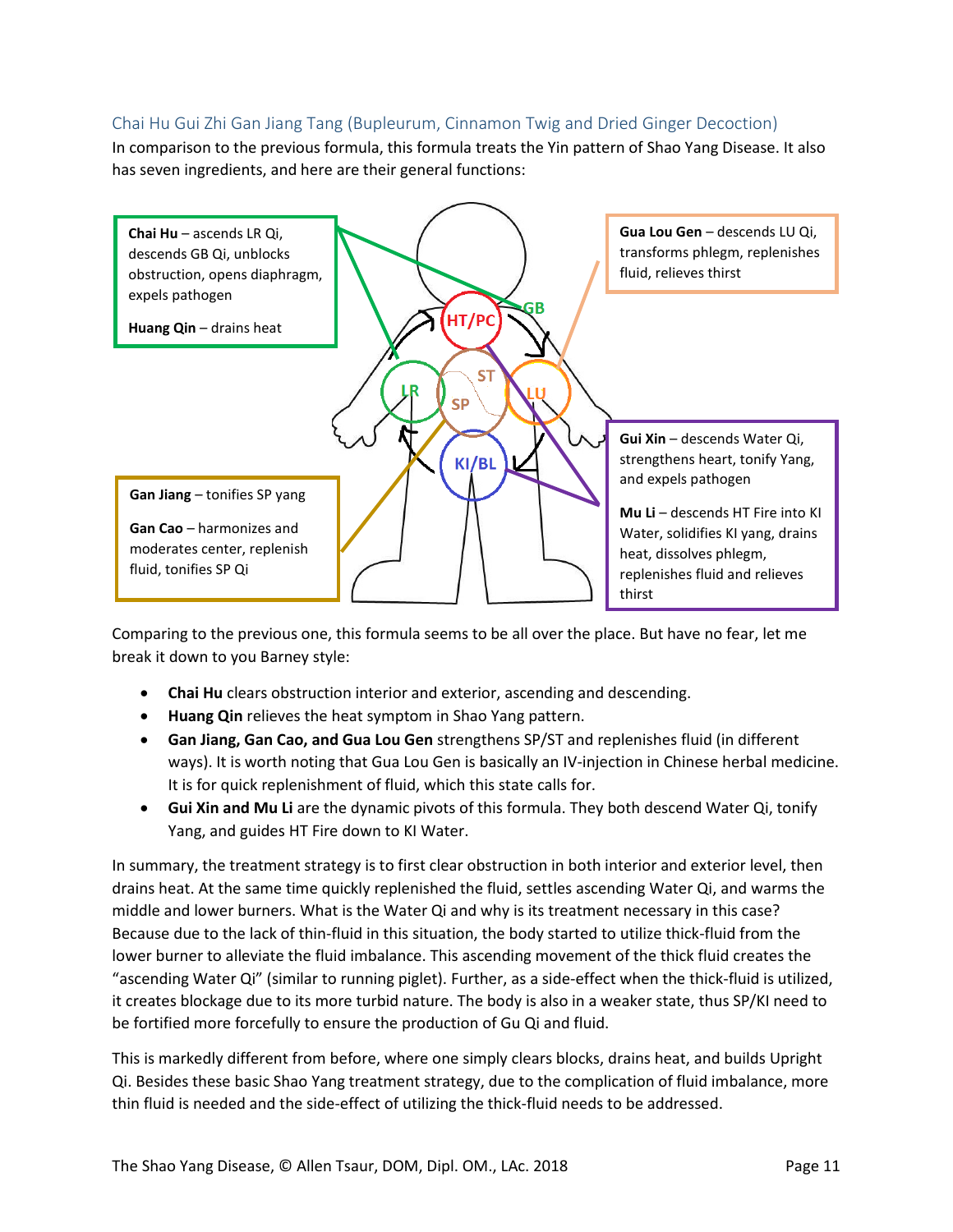In this pattern, there are far more signs for interior disease along with the hallmark signs of Shao Yang Disease (see Line 147 on page 3-4). On a side note, if you have studied Shang Han Lun before, then you may recognize that some of these symptoms are very similar to that of the Jueyin pattern. You are correct. Professor Hu Xishu noted that this formula is for the Yin pattern of half-interior-half-exterior disease, which is moving toward the Jueyin Disease.

#### <span id="page-12-0"></span>ACP Treatment Strategy

#### <span id="page-12-1"></span>The Foundation of Chinese Medicine

- **Treatment Principle**: harmonize the Lesser Yang
- **Acupuncture**: TE-5, TE-6, GB-41, GV-13
- **Herbal Formula**: Xiao Chai Hu Tang (Minor Bupleurum Decoction)

The point selection is pretty rudimentary. It is evident that its author sees Shao Yang disease only as a transition state of wind cold invasion. This prescription of points only aim to achieve two things: **Unobstruct the Shao Yang channels and fortify Wei Qi.** 

Personally, I do not think it is doing much to create the dynamic pivot mentioned from the previous formulas, nor does it do enough to fortify the Upright Qi or replenish fluid.

#### <span id="page-12-2"></span>A New Scientific Commentary of Shang Han Lun (Cheng, 1954)

The following is translated from the work by Cheng Dan-an (1899-1957), who authored the monumental work of Chinese Acupuncture & Moxibustion (1954).

#### *Xiao Chai Hu Tang*

- **LR-14** penetrates and un-obstructs LR and SP channel, which can stimulates the returning flow of veins and regulate the obstruction in the lymphatic system. Thus, this is the main point for Shao Yang disease treatment.
- **GV-14 & PC-5** treat fever and chill that comes and goes
- **GB-41** guides the water Qi downward, which alleviate the Pi-obstruction in stomach and fullness along ribcage/epigastrium region.
- Additional points:
	- o For heart vexation: add **PC-6** to open the chest and resolve stagnant heat.
	- o For vomit: add **CV-13** and **ST-36** to descend the rebellious ST Qi.
	- o For vexation in chest but without vomit: add **PC-6** and **PC-8** to open the chest and relieve vexation.
	- o For thirst: add **CV-23** and **KI-7** to ascend the fluids.
	- o For fullness in the abdomen: add **ST-25** and **CV-6** to regulate the Qi in the abdomen.
	- o For heart palpitation: add **CV-14** to open the chest and descend the rebellious Water Qi.
	- o For slight fever: add **TE-5**, **LI-11**, and **LI-4** to clear exterior heat.
	- o For coughing: add **LU-5** and **LU-9** to open and disperse LU Qi and assist its movement of descending.

#### *Chai Hu Gan Jiang Gui Zhi Tang*

- **GV-14 & PC-5** treat fever and chill that comes and goes
- **CV-12 & LR-13** treat fullness and obstruction in the ribcage/epigastrium region.
- **CV-3** regulate BL.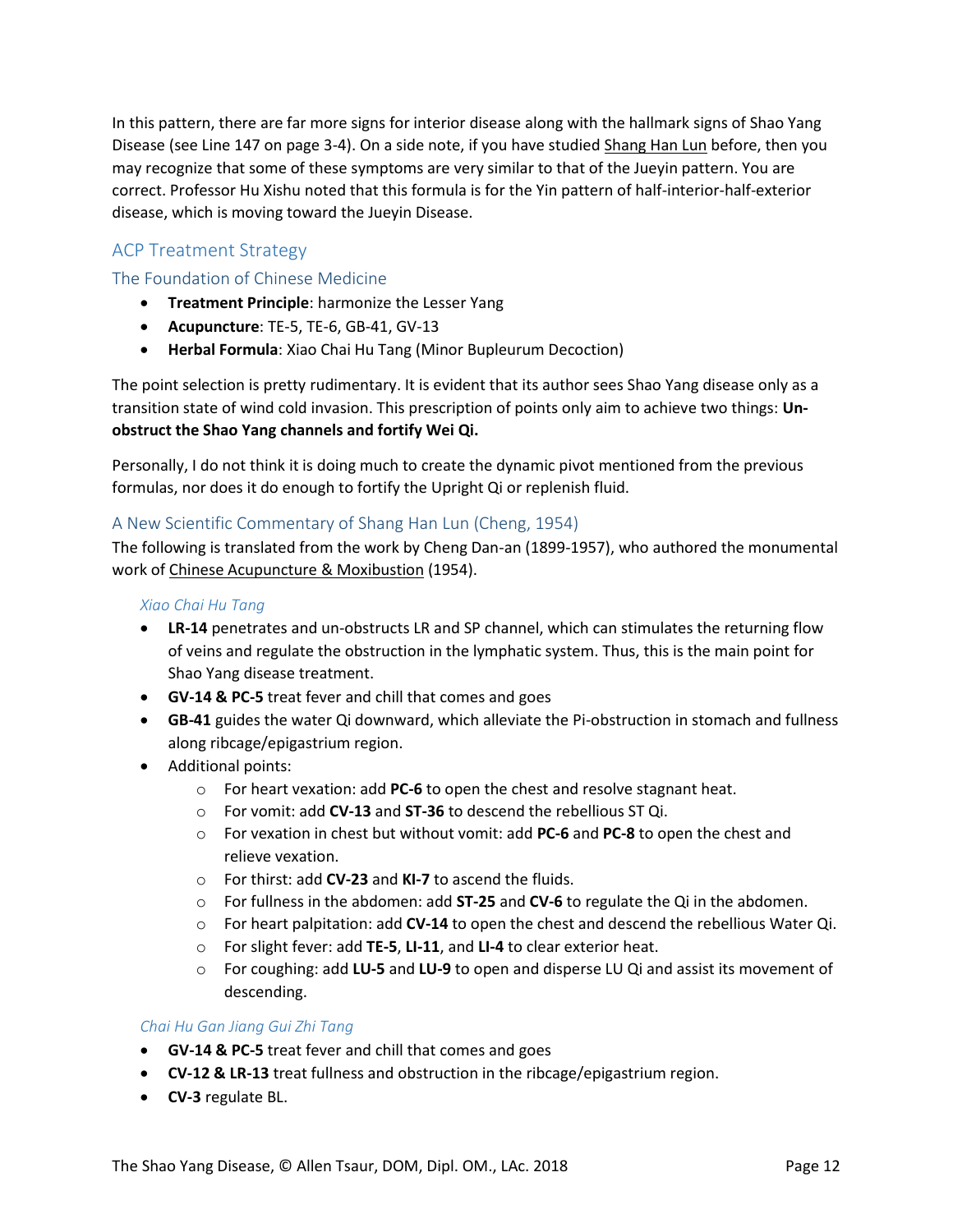• **GB-24 & SP-9** guide the water Qi downward, and relieve it through urine

Comparing to the point selection from the Foundation of Chinese Medicine, this author offers something much more interesting and substantive. I especially like the fact that he provided additional points to address secondary symptoms.

One critique would be his selection of **GV-14** and **PC-5**; they are undoubtedly effect to treat chill (GV-14) and fever (PC-5). But they may not be the best points if we are talking about "recurrent latency" instead of "alternating chill and fever," which many may have interpreted in a more narrowed perspective. The rest of his point selections are spot-on! He was doubtless a great master of his time!

#### <span id="page-13-0"></span>Dai Mai Treatment

In case this is truly a discussion of latency, we definitely have to consider about treating the Dai Mai.

Dai Mai treatment can be done by using only **GB-41 and TE-5**; perhaps, then a few local point such as **LR-13, GB-26, GB-27, GB-28** can be added to enhance it. To gain a better understanding about Dai Mai treatment, however, I would strongly recommend reading the methodology from the work of Ann Cecil-Sterman. Below I am simply listing a few possibilities:

#### *Draining Dai Mai (for Yang pattern of Shao Yang Disease)*

- **GB-41, LR-13, Gb-26, GB-27, GB-28, TE-5**
- This drains damp-cold/damp-heat in the lower burner (depending on point selection).

*Consolidating Dai Mai (for Yin pattern of Shao Yang Disease)*

- **GB-41, LR-13, GV-4, BL-23, BL-52, GB-26, SP-15, ST-25, KI-16, CV-8**
- This astringe fluids in the lower burner to stop loss. This also maintains the integration of the Chong Mai, Ren Mai, and Du Mai.

#### <span id="page-13-1"></span>Shu-Stream Points & Source Points

From the arrangement of Five Transport Points: Jing-well and Ying-stream points are the exterior. Jingriver and He-sea points are the interior. Shu-stream and Yuan-source points are the half-interior-halfexterior region. Now let's take a closer look at these points.

*For Yang channels*: their Shu-stream points are more exterior and their source points are more interior. Thus, for half-interior-half-exterior diseases, if it is a Yang pattern of half-interior-halfexterior disease, then Shu-stream points should be considered. If it is an Yin-pattern, then source points should be considered.

*For all Yin channels*: their Shu-stream and source points are the same points, located right at the half-interior-half-exterior level.

#### *Five Element Attributes of the Shu-Stream & Source Points*

- **Shu-stream points in Yang channels are Wood points:** Shu-stream points and Wood points are often utilized to clear obstruction in the channel, which is in line with the strategy of harmonizing Shao Yang.
- **Source points in Yang channels are between Wood and Fire points**: they are between Wood and Fire points, thus it takes elemental contribution of both energetic – so it is not only invigorating, but warming, which is aligned with the treatment strategy for Yin pattern of Shao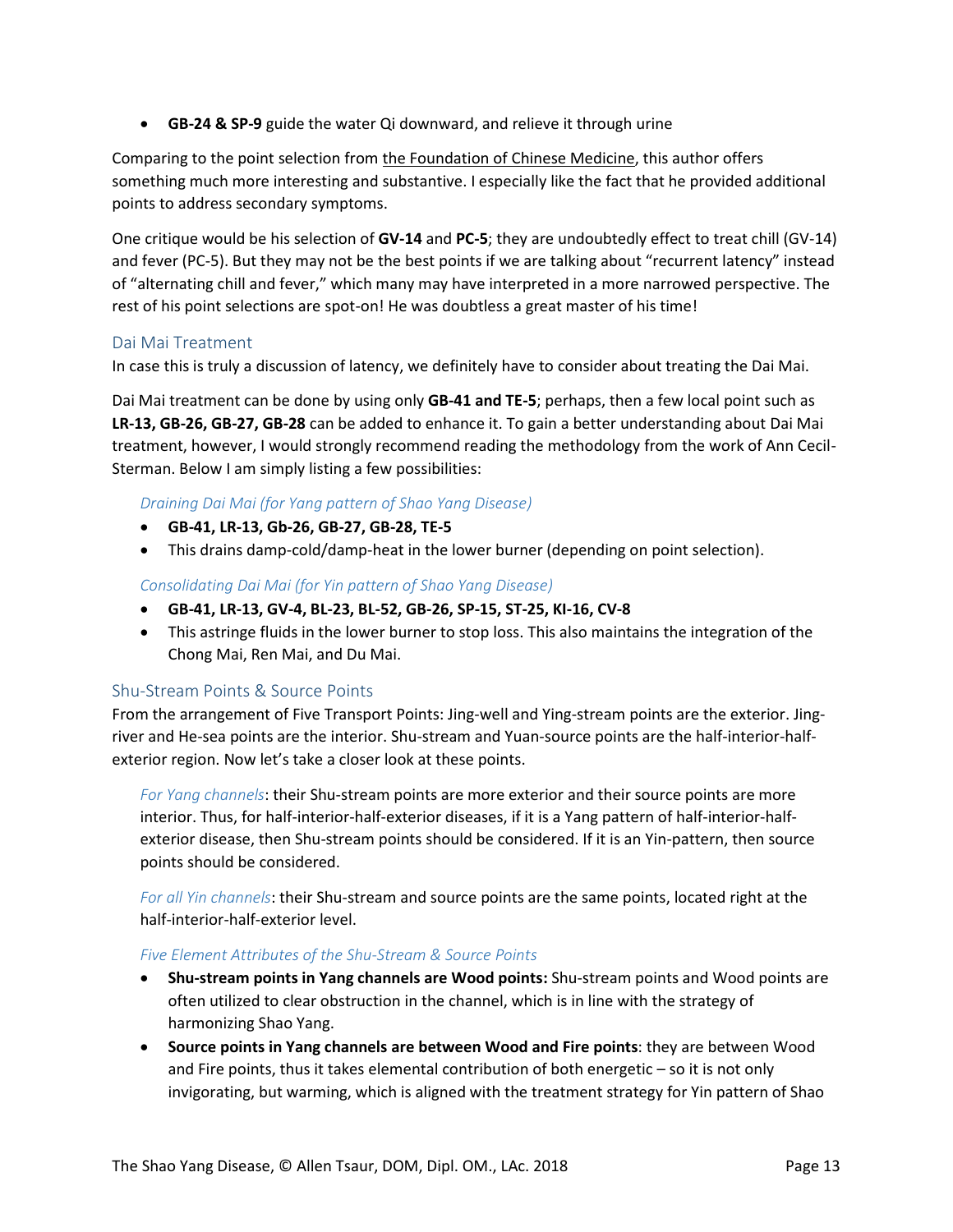Yang Disease. Coincidentally, these two also match completely with the elemental affinity of Shao Yang (Wood and Fire).

• **Shu-Stream and Source points of Yin channels are Earth points:** they are all Earth points. Recall the strategy from the first formula? Build up SP/ST and build Upright Qi!

When combining these points together, we get an acupuncture version of Shao Yang formula in front of us. It is not a coincident that these points are utilized so much that pretty treat everything; it is neither a coincident that the Shu-stream (Wood) point of Leg Shao Yang Ministerial Fire Gallbladder Channel<sup>13</sup> is utilized as an opening point for the Dai Mai. Now, ask yourself, why do source points usually work so well in CF treatments with so many positive unspecified effects, while other points sometimes fail to move anything? Because by using sources, you are doing harmonizing treatments – basically, Shao Yang treatments.

#### *Further Considerations:*

You may add a couple/pairing point along source points or Shu-stream points to enhance its effect – forming Master Tung's famous "Reverse Horse Technique."

If the point location allows (e.g. LI-4 and LR-3), you can shift the point more distally or more proximally to specify its effect. More distal means it's more exterior, more proximal means it's more interior.

Needle depth and adjacent structure needled also indicate where you may direct the treatment. E.g., for LI-4, you can needle it in the skin, in the flesh, next to tendon (if angled right and deep enough), or next to the bone – each one would bring out a slightly different effect. Moreover, shallow needling tends to treat the local region and the local tissues; whereas deeper needling would treat distanced portion of the body and deeper channel/organ systems.

#### <span id="page-14-0"></span>More Points to Be Considered

 $\overline{\phantom{a}}$ 

Below are a few Master Tung points that I personally love to utilize to treat Shao Yang Disease.

#### *San Cha San (Three Jam, Three, Tung A.04)*

This point is located on TE-2 or the Ba-Xie location between the ring finger and pinky. When needled this point deeply, up to 2 inches, you achieve something quite extraordinary. By this one needle, you touch the following points: TE-2, TE-3, Xia Bai, SI-3, SI-4, and HT-8. By one needling you touch the Shu-stream point of three Fire channels, as well as the opening point for the GV-channel. So this point is very Yang in nature and treats a great variety of diseases in TE, KI, HT, and SI.

#### *Zhong Jiu Li (Center Nine Miles, Tung 88.25)*

This point is located on GB-31 location on the lateral thigh. The name of GB-31 is Wind Market, thus this point treats wind conditions, anything condition that moves, or anything condition that comes and goes. This is especially effective in treating pain, insomnia (due to HT connection with GB). According to Dr. Wei-Chieh Young, this point is also effective to treat bone spur (as Lingshu 10 stated, "[GB] governs diseases generated by bone"), if needled deeply next to the bone. When doing so, it also treats the KI (by touching the bone) and LR (which is on the opposite side of the thigh, deep needling will naturally touch it).

 $13$  This is the full name of the GB channel, you need to know it as the foundation of "5 phases and 6 Qi"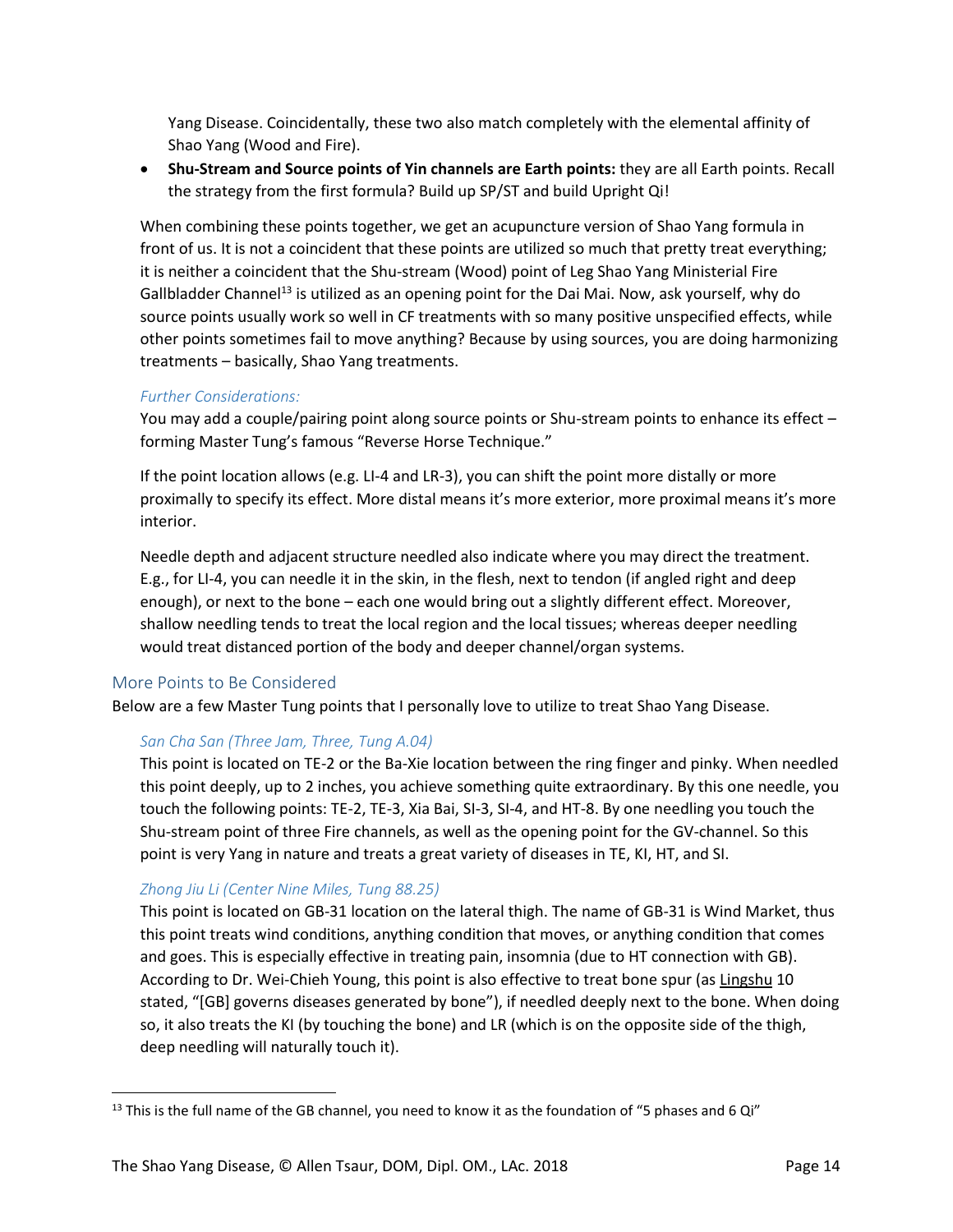#### *Yi Chong, Er Chong, San Chong (First Weight, Second Weight, Third Weight, Tung 77.05-77.07)*

The three points are located 1 ACI anterior to the GB line (between Shao Yang and Yang Ming channels), at 3, 5, and 7 ACI superior to the lateral malleolus. When using these points, they can treat LR/SP disorders, Shao Yang diseases, thyroid enlargement, wind diseases, and brain diseases (Note: GB is one of the extraordinary Fu's, which accesses the brain). It is commonly utilized to treat nodule formation, concussion, cranial tumor, and cerebral palsy.

#### <span id="page-15-0"></span>Other Clinical Considerations (Extraordinary Connection of Zang-Fu)

The following comes from the hypothesis of "Extraordinary Connection of Zang-Fu" published by Dr. Wei-Chieh Young (Young, 1975). This is mostly based on the "Opening, Pivoting, and Closing<sup>14</sup>" functionality of the six-division channels mentioned in Lingshu 5:

*Taiyang is the opening, Shaoyang is the pivot, Yangming is the closing Taiyin is the opening, Shaoyin is the pivot, Jueyin is the closing*

Due to their similarity in functionality, there could be a connection between them: Taiyang with Taiyin, Shaoyang with Shaoyin, and Yangming with Jueyin.

#### *Gallbladder Connection with Heart*

- Suwen 8 stated, "The Heart holds the office of Lord and Sovereign, the radiance of Shen stems from it… The Gall Bladder is the Official responsible for being "impartial and just," determination and decision stem from it." From this we know that gallbladder is related to initiating activities, and plays a role in spirit, consciousness, and cognitive function.
- HT governs the Sovereign Fire and GB governs the Ministerial Fire. HT governs blood and vessels; GB excretes bile, governs the ascending and descending in the Tripler Energizer, thus it is closely related to the formation of phlegm and damp.
- Clinically, dysfunction in GB often leads to hyperlipoidemia and cardiovascular diseases. Thus when treating HT disease, we must take GB into consideration.

#### *Triple Energizer Connection with Kidneys*

 $\overline{a}$ 

- Lingshu 47 stated, "The kidney controls the triple energizer and the urinary bladder."
- There are two systems of Triple Energizer, both of which relies on the Kidneys
	- $\circ$  The first one is the Qi mechanism of the Three Energizers governed by Lung, Spleen, and Kidneys. LU governs the upper energizer to disperse and distribute the body fluid and essential substance. SP governs the middle energizer to transform the Ying Qi, Wei Qi, Jing-essence, and Blood. KI governs the lower energizer to control the two Yin orifices and the waste discharges. KI is the original motive power of the Qi mechanism in the whole triple energizer Qi mechanism system.
	- $\circ$  The second one is the ministerial and sovereign fire system of the triple energizer governed by Heart, Liver, and Kidneys. HT is the sovereign fire in the upper energizer. LR is the ministerial fire (or dragon-thundering fire) in the middle energizer. KI and Mingmen are the ministerial fire in the lower energizer. KI is the organ that contains both water and fire, and therefore both of the two systems originate from KI.

<sup>&</sup>lt;sup>14</sup> Personally, I interpret the "opening" as the utilization (e.g., BL utilizes Yang Qi/Jinye fluid toward the exterior level), "closing" as the storage (e.g., ST is in charge of the Qi production and is rich in Qi and Blood), and "pivot" as the regulation (e.g., TE regulates Yang Qi/Jinye fluid all around the body).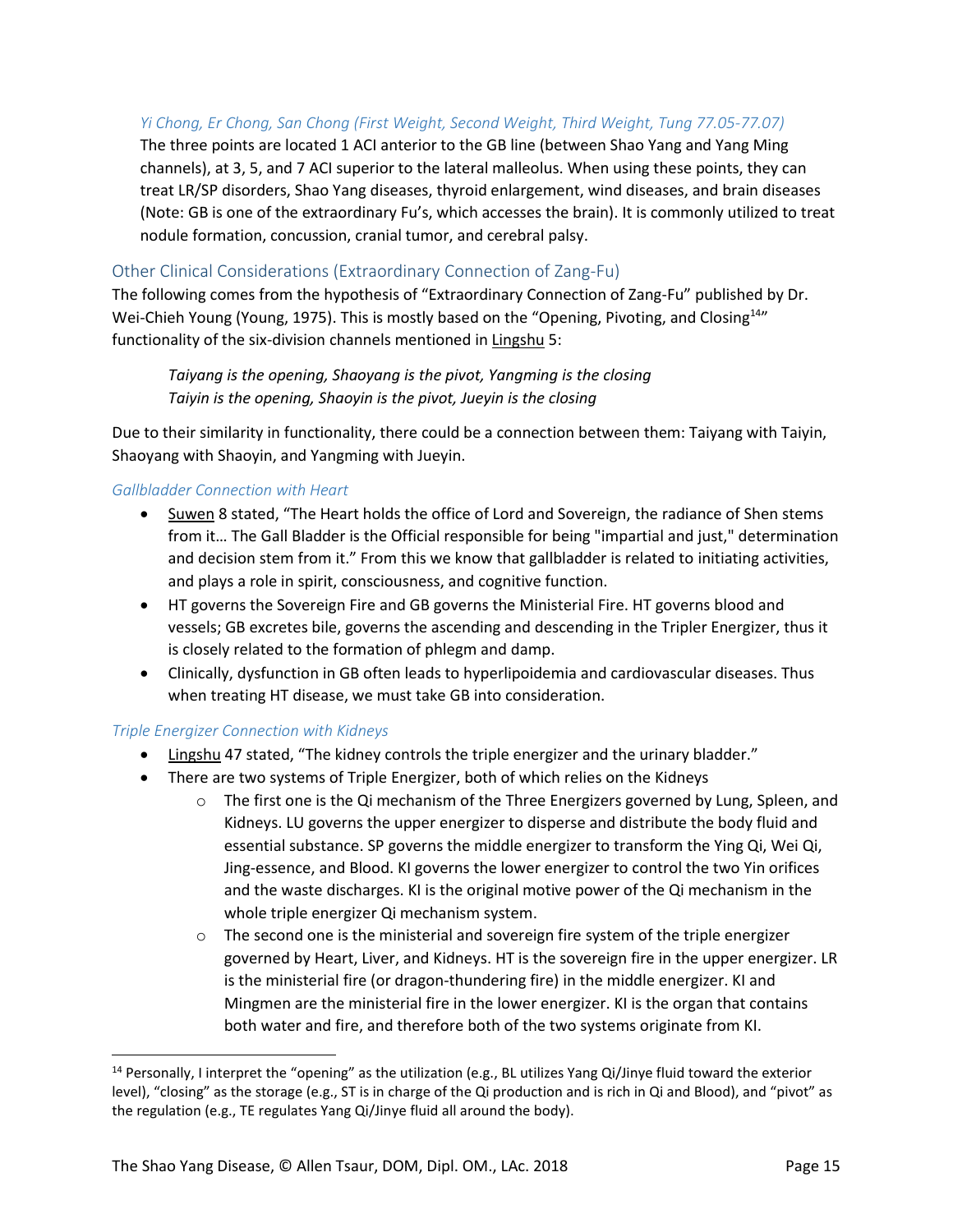- All five transport points on the TE channel relate to Water/KI (*TE-1 Gate of Chong [Mai], TE-2 Fluid Door, TE-3 Middle Islet, TE-6 Branch Ditch, TE-10 Celestial Well*). TE-3 and TE-3.5 (Xia Bai) are often utilized to treat nephritis, edema, and lowerback pain – all of which are related to KI.
- One of the most famous Master Tung points, Huan Chao (Return to the Nest), for infertility this point is located on the lateral surface of the ring finger, on the TE channel as well (between TE-1 Metal and TE-2 Water points – thus it carries attribute from the two elements and greatly enhance its ability to strengthen Water).
- Chronic illnesses or latent diseases eventually affect KI. Clinically, TE should be considered for the treatment of KI diseases.

From the school curriculum, we know that each channel has a working relationship with its sister channel. E.g., GB works along with LR channel. Then, if you are really into channel theory, it may not be hard to figure out that channels sharing the same six-division name work with each other as well. E.g., GB works with TE channel. Then here is the above hypothesis by Dr. Young that links channels together based on their energetic functions. E.g., GB works with HT channel.

So what are the differences? Let's list out their attribute and see:

- GB/LR pairing: Both are in the leg region. One is Yin and one is Yang.
- GB/TE pairing: One is in the arm and one is in the leg. Both are Yang.
- GB/HT pairing: One is in the arm and one is in the leg. One is yin and one is yang.

When there is a pairing of Yin/Yang channels – there is a harmonizing effect. When there is a pairing of channels in different regions of the body (arm and leg), there is an invigorating effect of the channels (Young, 2008). So in our example above, GB harmonizes with LR, GB invigorates TE channel, and GB both harmonizes and invigorates the HT channel. The same goes in reverse.

#### <span id="page-16-0"></span>Conclusion

In this presentation, I wished to present the "half interior and half exterior" pattern that is not discussed in the TCM curriculum. In the future, perhaps, you may consider the possibility of Shao Yang or Jue Yin disease when seeing mixed conditions in clinic. Then I touched on the topic of latency disease from the view point of the Shao Yang Disease. Lastly, I discussed the various treatment approaches of the Shao Yang Disease and the little-known but commonly-utilized strategy of "harmonizing." Now, as you needle source points, I hope you are now backed with rational thoughts, rather than blind faith.

In addition, I hope you had a taste of what a Chinese medical lineage has to offer, and what you may find in the unexplored territories beyond the beginning steps of TCM and Worsley Five Element.

The inspiration of this project came from my fellow classmate Seth Shamon's fire project last year (where Hannah Dwertman made substantial contributions), which investigated the topic of the triple energizers. Without his presentation, I might've ended up doing something less interesting.

I wish you all the best with a life time of learning in this medicine. If there is any question or any request to clarify the above study, please don't hesitate to contact me at [a.t.tsaur@gmail.com.](mailto:a.t.tsaur@gmail.com)

Thank you again for bearing through this tedious topic with me.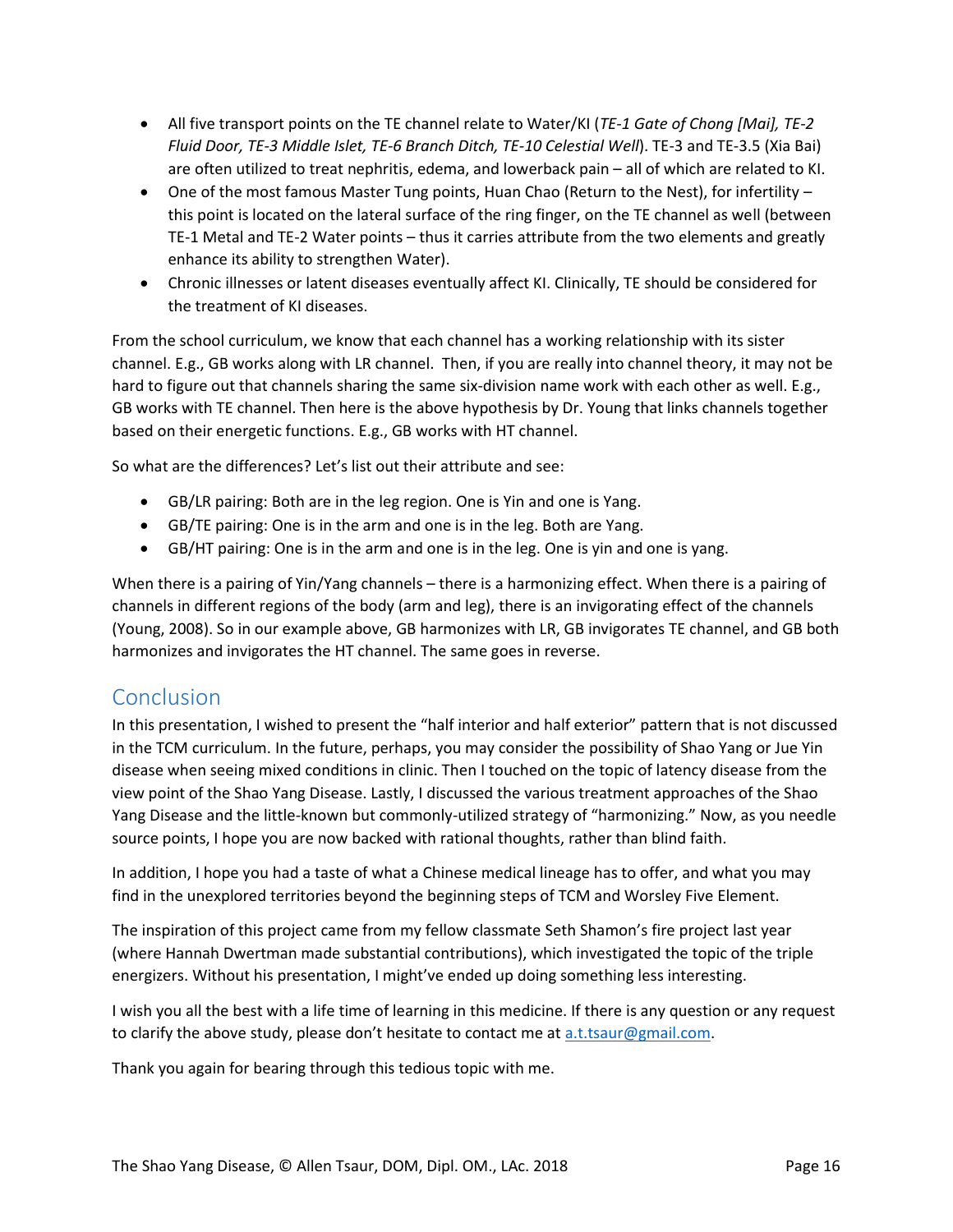### <span id="page-17-0"></span>Reference

Cecil-Sterman, A. (2012). Advanced acupuncture: A clinical manual. New York, NY: Classical Wellness Press.

- Chen, X. Y. (2013). *長沙方歌括* [Assembled Odes for the Chang Sha Formulas]. Shanxi, China: Shanxi People Publishing House. (Original work published 1803) [In Chinese].
- Cheng, D. A. (1954). *傷寒論科學化新註* [A New Scientific Commentary of Shang Han Lun]. [In Chinese]
- Feng, S. L., & Zhang, C. A. (2009). 中國湯液經方: 傷寒論傳真 [Formulas of the Chinese Classic of Decoctions: The authentic transmission of Shang Han Lun]. Beijing, China: People's Military Medical Press. [In Chinese]
- Feng, S. L., & Zhang, C. A. (2010). 中國湯液經方: 金匱要略傳真 [Formulas of the Chinese Classic of Decoctions: The authentic transmission of Jin Gui Yao Lue]. Beijing, China: People's Military Medical Press. [In Chinese]
- Huang, H. (2004). 中醫十大類方 [Ten Key Formula Families in Chinese Medicine]. Taipei City, Taiwan: Jyin Publishing Company. [In Chinese]
- Jia, Q., & Sun, X. X. (1999). 日韓中藥傳統市場 [Traditional market of Chinese medicine in Japan and Korea]. *Modernization of Traditional Chinese Medicine and Materia Medica- World Science and Technology, 1, p55-57*. [In Chinese] doi: 10.11842/wst.1999.1.018
- Katsubunre, I. (2012). 腹證奇覧 [A Marvelous Inspection of Abdominal Signs]. (Q. Chen Trans.). Taipei City, Taiwan: Lide Press. (Original work published 1809) [In Chinese].
- Liao, M. Z. (2001). 台灣中藥產業現況 [The current state of Taiwan's herbal product manufacturers]. *Quarterly Journal of Main National Industrial and Economic Policies, 4*, p25-29. [In Chinese]
- Maciocia, G. (2005). *The foundation of Chinese medicine: A comprehensive text for acupuncturists and herbalists* (2<sup>nd</sup> Ed.). London, UK: Churchill Livingstone.
- Mitchell, C., Ye, F., & Wiseman, N. (1999). *Shang Han Lun: On cold damage – translation and commentaries*. Brookline, MA: Paradigm Publications.
- Wiseman, N., & Wilms, S. (2013). *Jin Gui Yao Lue: Essential prescriptions of the golden cabinet translation and commentaries*. Brookline, MA: Paradigm Publications
- Young, W. C. (2004). 針灸經緯 [The longitude and latitude of acupuncture and moxibustion] (18<sup>th</sup> Ed.). Taipei, Taiwan: Zhiyuan Press. (Original work published 1975) [In Chinese].
- Young, W. C. (2008). *Lectures on Tung's acupuncture: Points study* (J. W. Tao Trans.). Rowland Heights, CA: American Chinese Medical Culture Center.
- Young, W. C. (2008). *Lectures on Tung's acupuncture: Therapeutic system* (J. W. Tao Trans.). Rowland Heights, CA: American Chinese Medical Culture Center.
- Young, W. C. (2013). *The 5 transport points* (M. Helme Trans.). Rowland Heights, CA: American Chinese Medical Culture Center.
- Zheng, X. Y., & Liang, R. (2008). 日本漢方製劑小柴胡湯的應用調查 [An investigation of the application of the Japanese Kempo patent formula, Xiao Chai Hu Tang]. *Acta Chinese Medicine and Pharmacology, 36*(2). [In Chinese]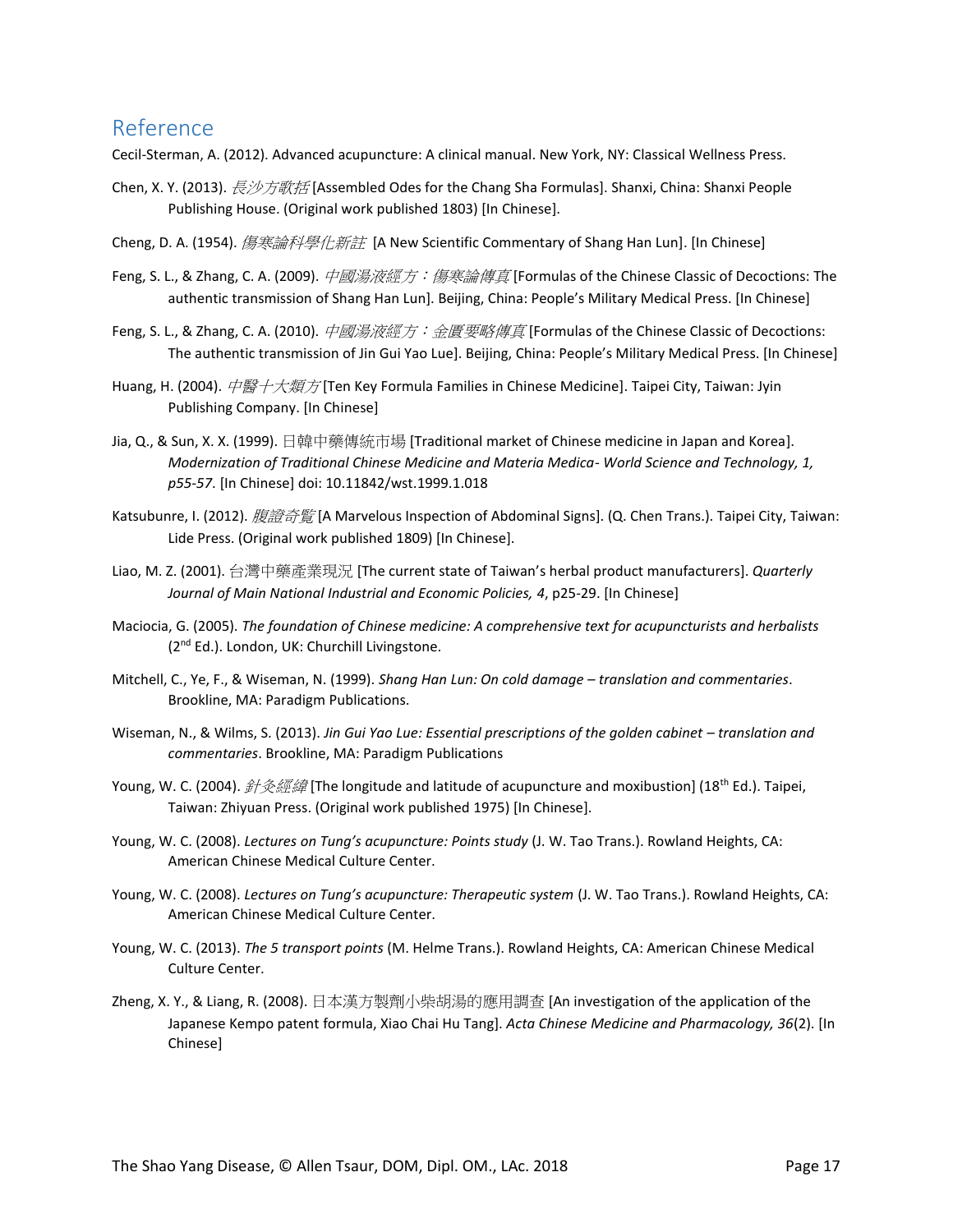## <span id="page-18-0"></span>Appendix A: Function of Shu Stream Point according to Classical Texts:

#### Lingshu 4

**The Ying-spring opening and the Shu-stream opening serve to treat the external conduits/channels**. The He-sea opening serves to treat the internal Fu-repositories.

#### Lingshu 44

When a disease is in the Zang-depots, it is to be removed through the Jing-well opening. When a disease is associated with a change of [the patient's] complexion, it is to be removed through the Ying-spring opening. **When a disease at times becomes milder, and then increases in severity again, it is to be removed through the Shu-stream opening**. When a disease is associated with a change of the [patient's] voice, it is to be removed through the Jing-river opening. When the disease is located in the stomach, and if the disease resulted from immoderate drinking and eating, it is to be removed through the He-sea opening.

#### Nanjing Question 68

The five Zang-depots and six Fu-repositories each has Jing-well, Ying-spring, Shu-stream, Jing-river, Hesea openings, what does each one govern?

The Classic stated, that which emerges is the Jing-well, that which flows is the Ying-spring, that which irrigates is the Shu-stream, that which travels is the Jing-river, and that which enters is the He-sea.

Jing-well governs fullness below the heart. Ying-spring governs heat in the body. **Shu-stream governs heaviness and joint pain**. Jing-river governs coughing, wheezing, chill, and fever. He-sea governs rebellious Qi and discharges. These are the main diseases that Jing-well, Ying-spring, Shu-stream, Jingriver, He-sea openings of the five Zang-depots and six Fu-repositories governs.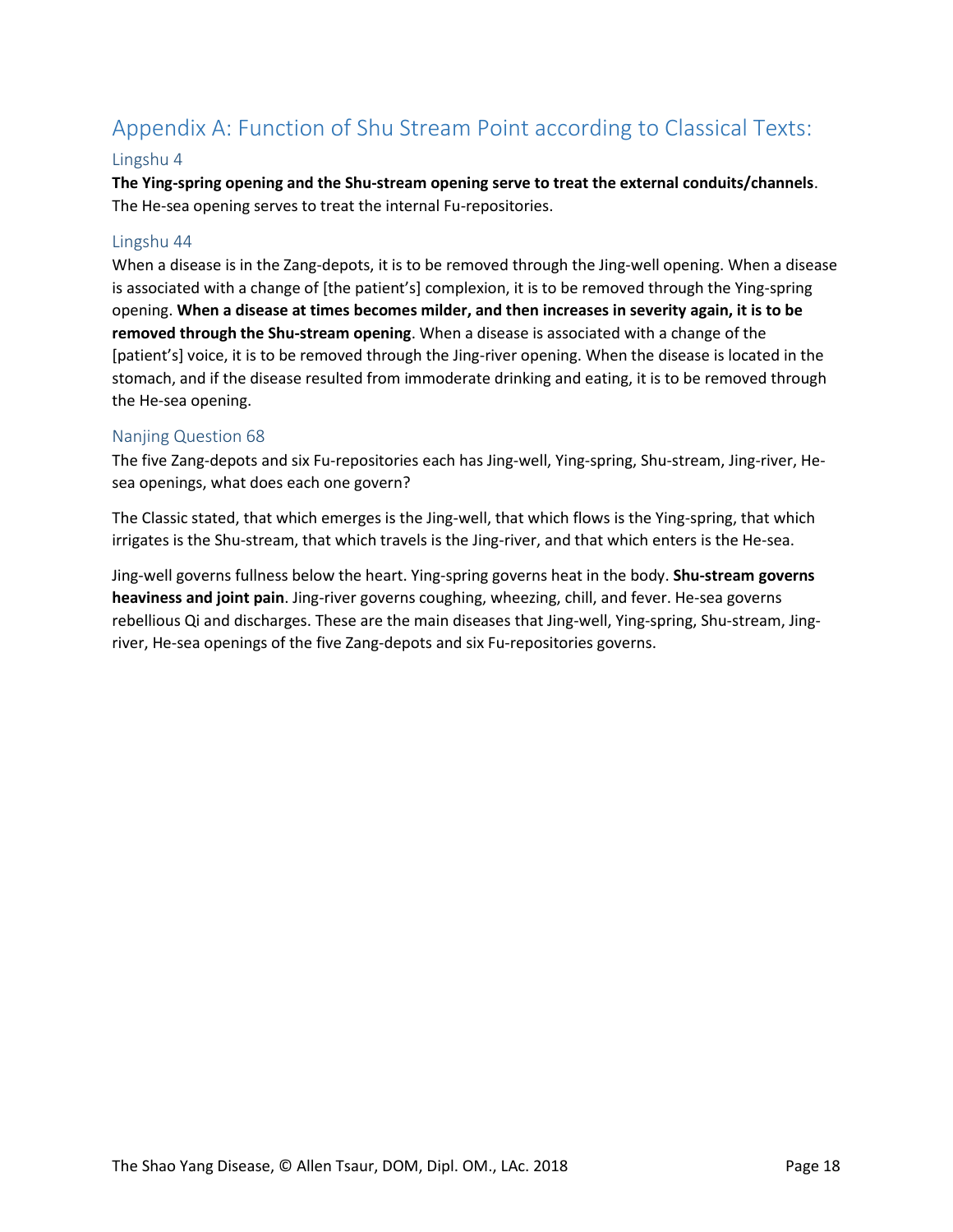## <span id="page-19-0"></span>Appendix B: 臟腑通治 Mutual Treatments of the Zang-Fu (Tang, 1892)

*According to Dr. Wei-Chieh Young, the below text is one of the main source of references that contribute to his hypothesis of "Extraordinary Connection of Zang Fu" (Young, 2008), which we touched in the main study. The below is merely section headers of much extensive commentaries that examine the Qi mechanism, channel connections, clinical manifestation, and considerations of western anatomy – which* are not translated... since I want to have a life... If you would like to see the whole text, buy me a beer *and convince me. Allen, 12/3/16*

心與膽通,心病怔忡,宜溫膽為主,膽病戰栗癲狂,宜補心為主。

The Heart communicates with the Gallbladder. When there is the Heart disease of fright and palpitation, one should focus on warming the Gallbladder. When there is the Gallbladder disease of trembling, shivering, maniac, or madness, one should focus on supplementing the Heart.

肝與大腸通,肝病宜疏通大腸,大腸病宜平肝經為主。

The Liver communicates with the Large Intestine. For Liver diseases, it is suitable to dredge and unobstruct the Large Intestine. For Large Intestine diseases, one should focus on balancing/moderating the Liver channel.

脾與小腸通,脾病宜泄小腸火,小腸病宜潤脾為主。

The Spleen communicates with the Small Intestine. For Spleen diseases, it is suitable to drain the fire of Small Intestine. For Small Intestine disease, one should focus on moistening/lubricating the Spleen.

肺與膀胱通,肺病宜清利膀胱水,膀胱病宜清肺氣為主。

The Lungs communicate with the Bladder. For Lung diseases, it is suitable to clear and dis-inhibit the water of Bladder. For Bladder diseases, one should focus on clearing/purifying the Lung Qi.

腎與三焦通,腎病宜調和三焦,三焦病宜補腎為主。

The Kidneys communicate with the Triple Energizers. For Kidney diseases, it is suitable to regulate and harmonize the Triple Energizers. For Triple Energizers diseases, one should focus on supplementing the Kidneys.